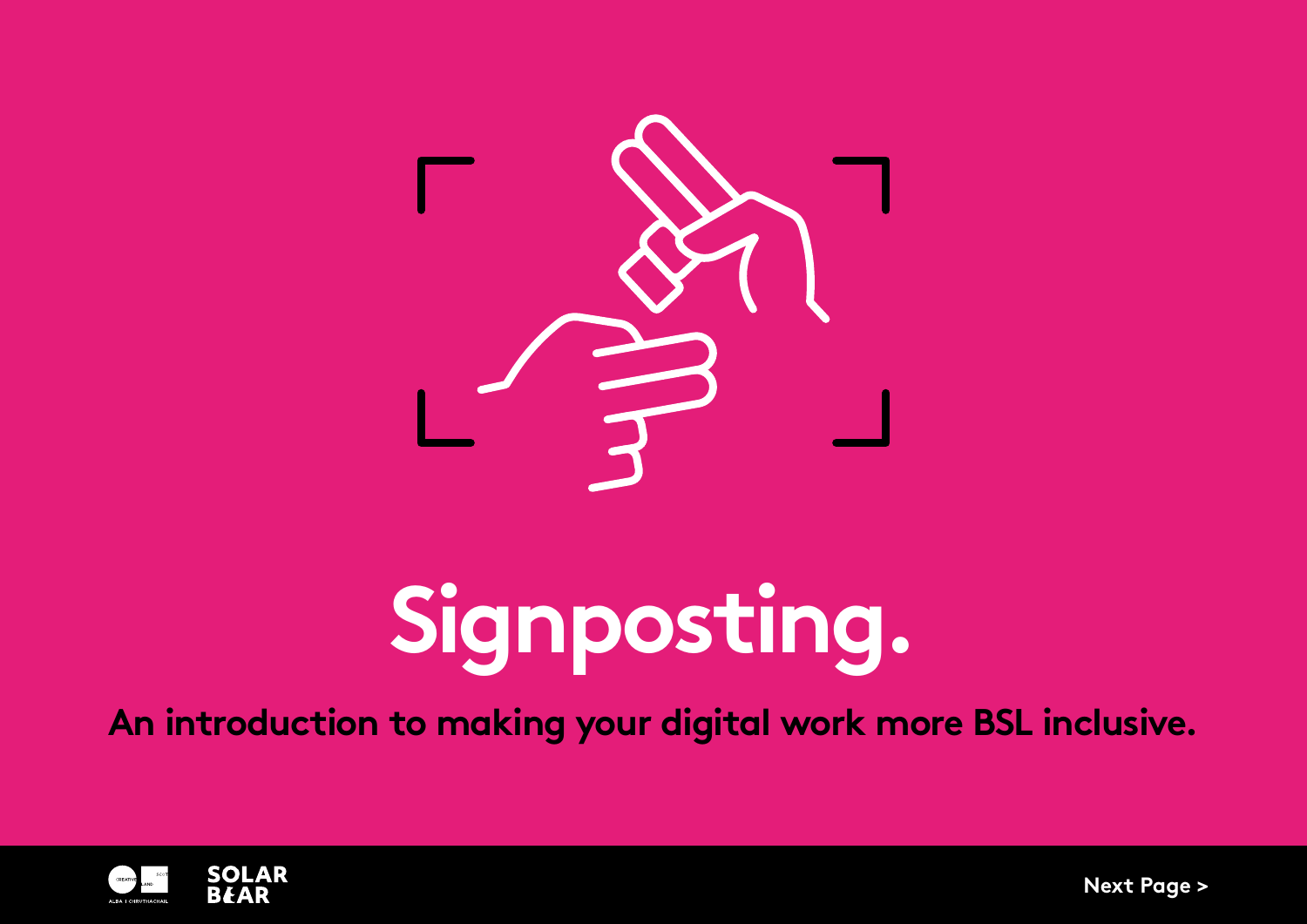## **Introduction.**

**Increasingly we are creating digital work but the vast majority of it is not accessible to deaf people who use British Sign Language (BSL).**

#### **Why is this important?**

**- Rights.** 

**The BSL (Scotland) Act 2015, recognised BSL as an indigenous language of Scotland akin to Gaelic. The BSL National Plan set out the obligations to BSL users, enabling them to have full access to the cultural life of Scotland as participants, audience members and professionals.** 

**- Creative reasons.** 

**Open up new and exciting ways of working.**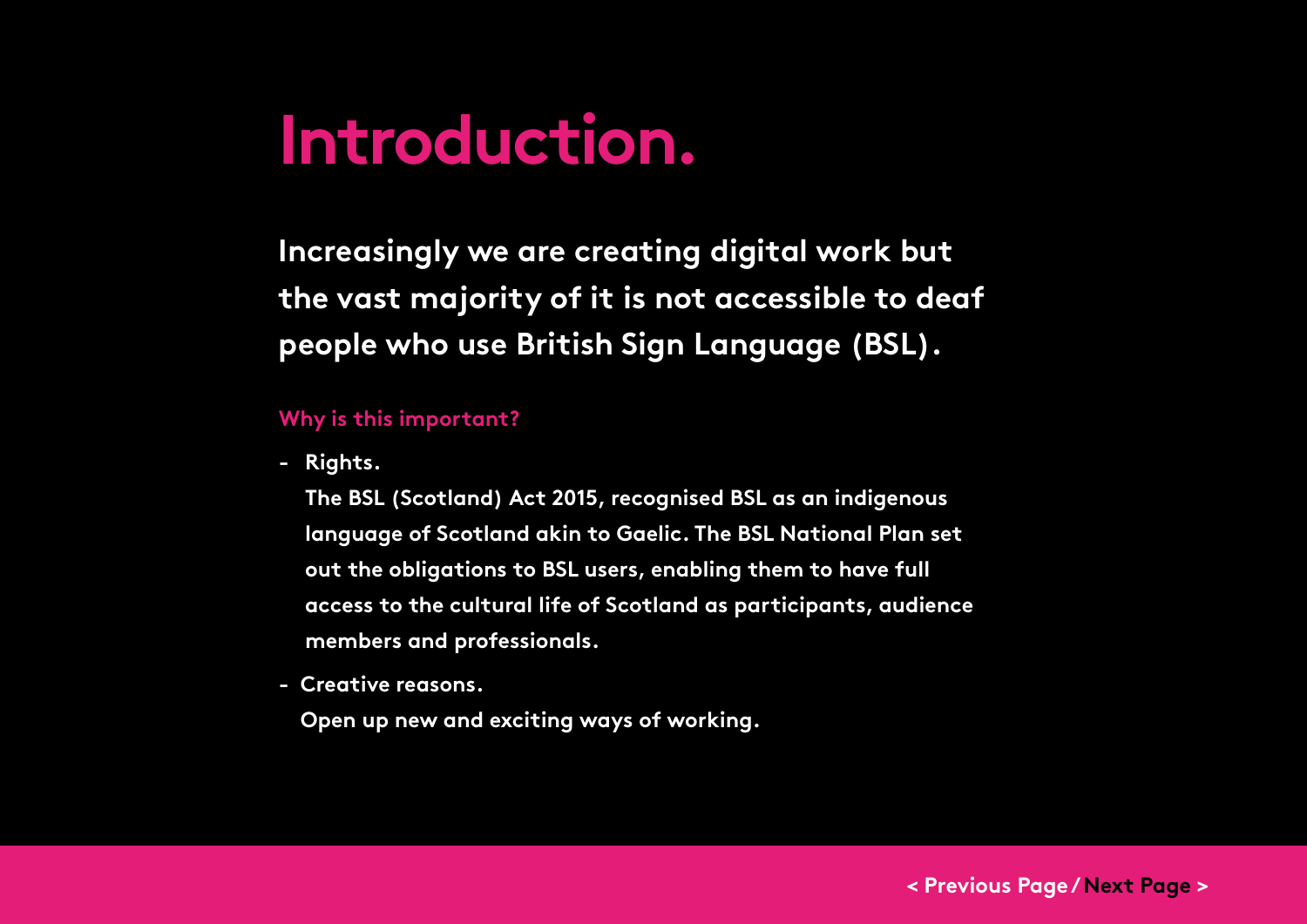## **What is BSL?**

**BSL is a visual language, with its own grammatical structure that is distinct from SSE (Sign Supported English) or spoken English.** 

**Therefore, when working with BSL, treat it like any UNIQUE language, with its own history, culture and grammar.**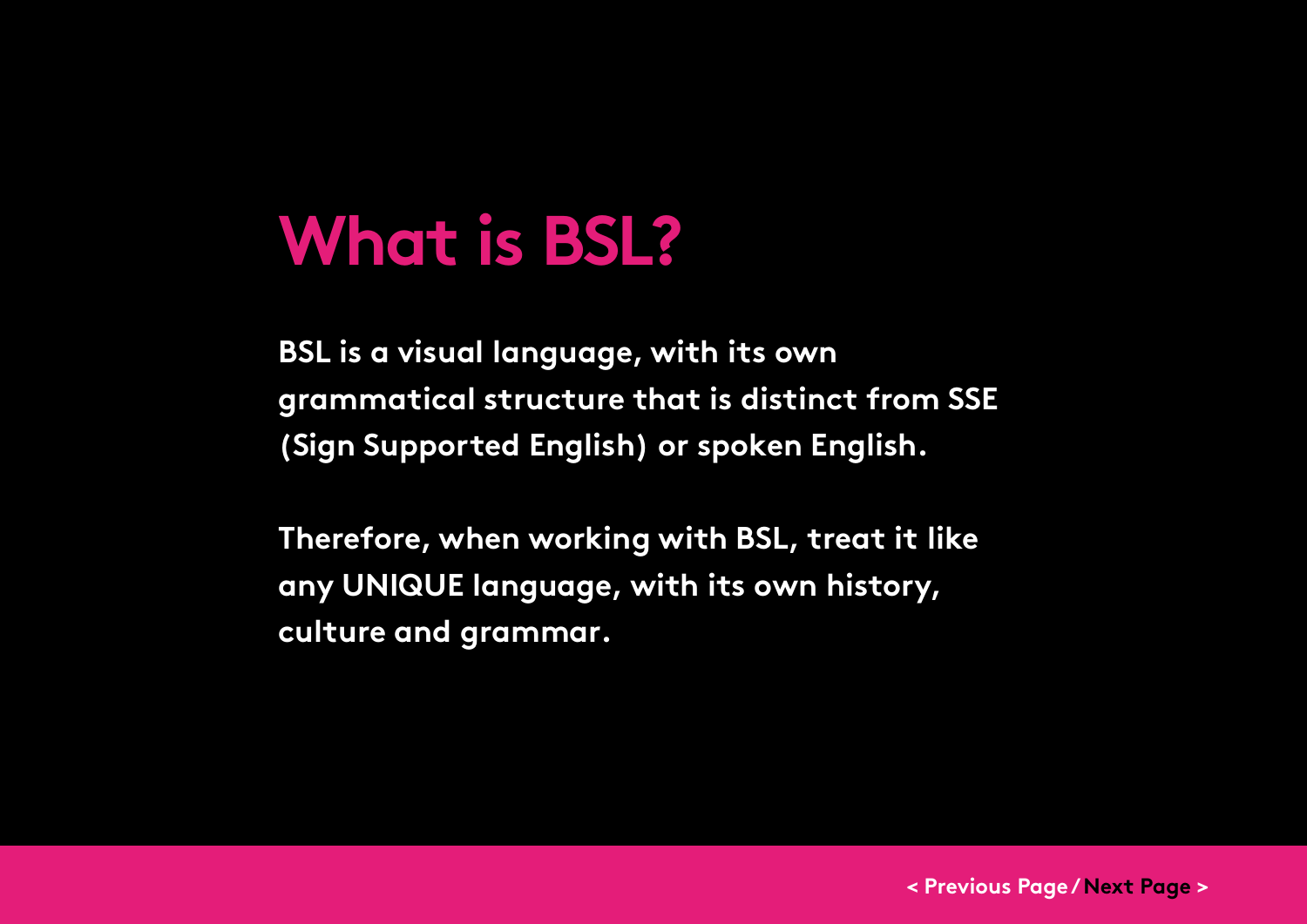## **Contents.**

- **- [What are my options?](#page-4-0)**
- **- [Making your English language work more accessible.](#page-9-0)**
- **- [Working with original BSL content.](#page-14-0)**
- **- [General rules for filming.](#page-18-0)**
- **- [Key processes.](#page-25-0)**
- **- [Information about communication or language professionals.](#page-28-0)**
- **- [FAQ.](#page-32-0)**
- **- [Links/Resources.](#page-35-0)**
- **- [Ideas for marketing.](#page-39-0)**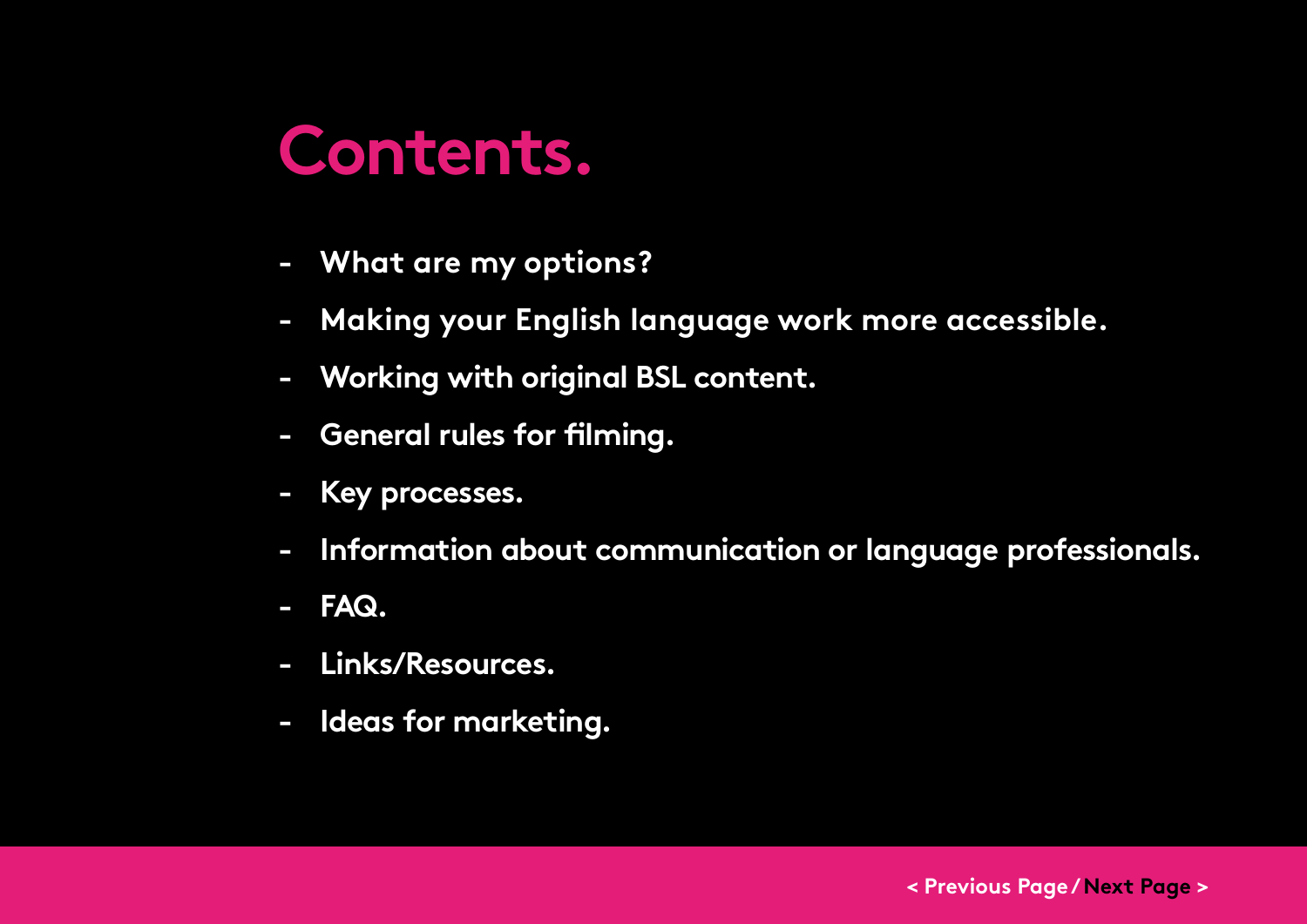# <span id="page-4-0"></span>**What are my options?**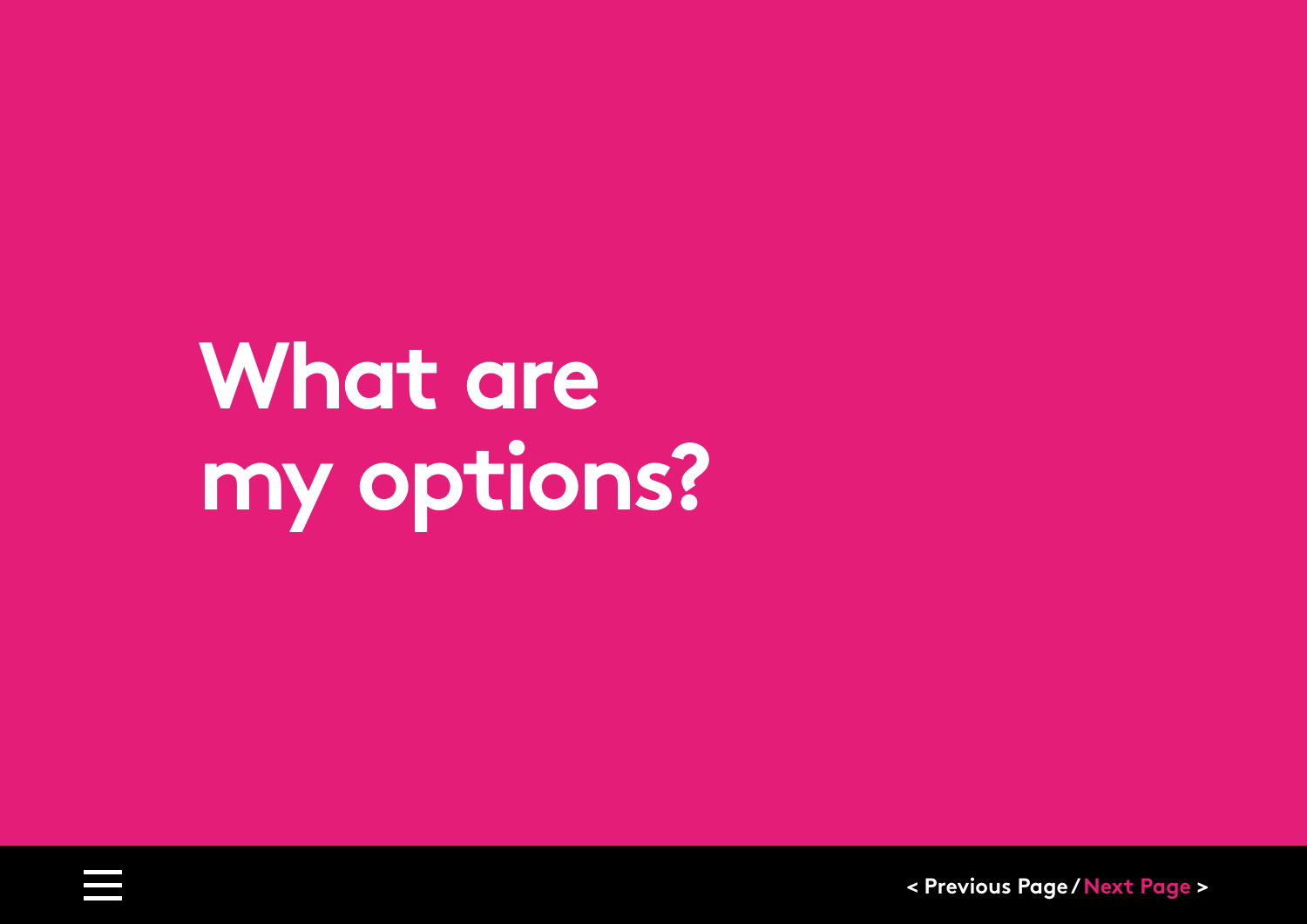### **Translated English Content.**

**Any spoken English is also translated into BSL and delivered on screen by a BSL presenter or actor/performer.**

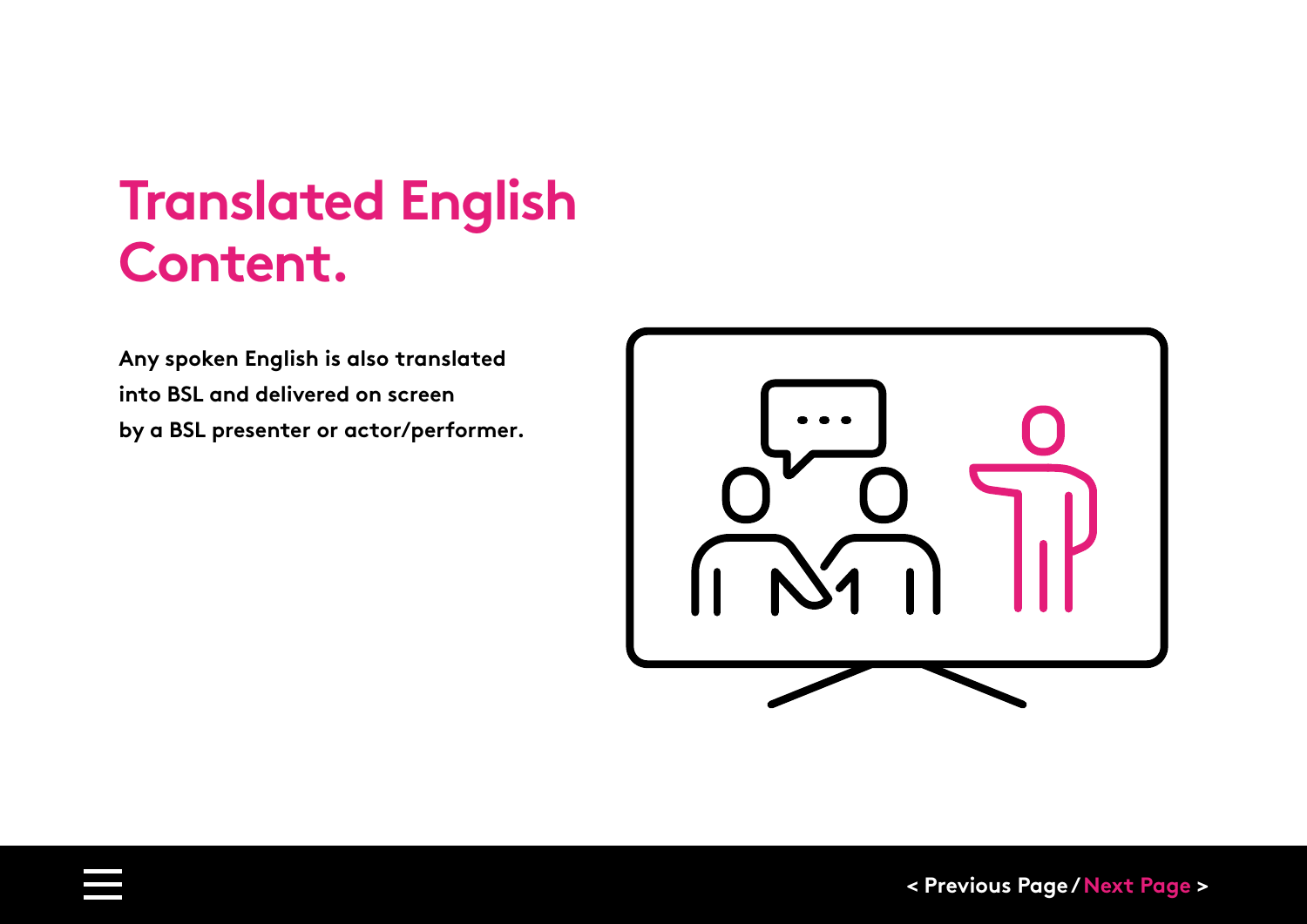## **Multilingual Performance.**

**This is a creative decision to develop a digital project in both BSL and English. For example, you might have a character that uses sign language.** 

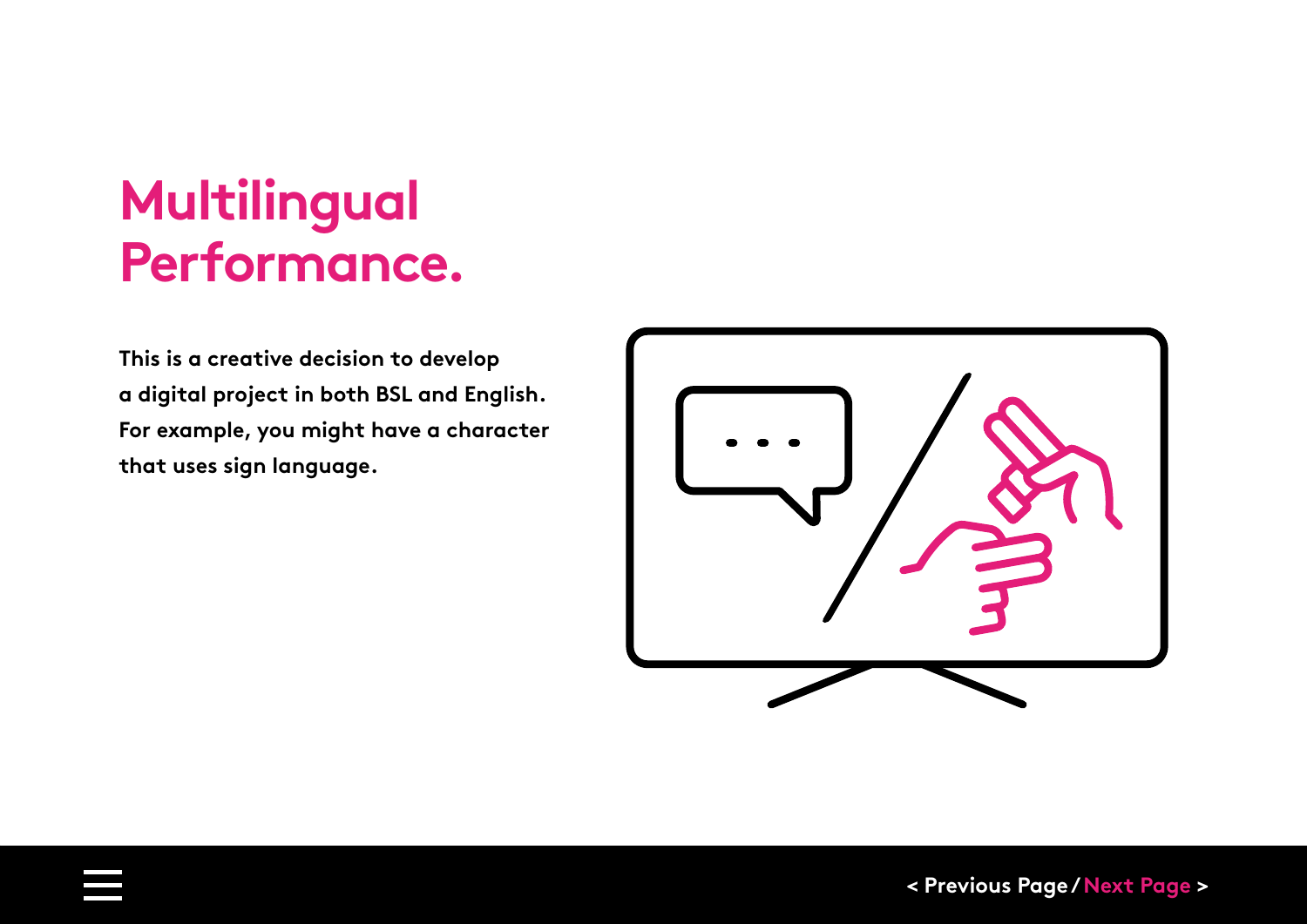### **BSL Performance.**

**A piece of digital work where the principal language used is BSL, this could be original/devised or a translation from an existing written text.**

**Or, use a mixture of translated, multilingual or BSL performance.**

#### **Note:**

**There are also other art forms that are accessible to deaf audiences with many deaf people working within these fields, for example dance and visual vernacular.** 

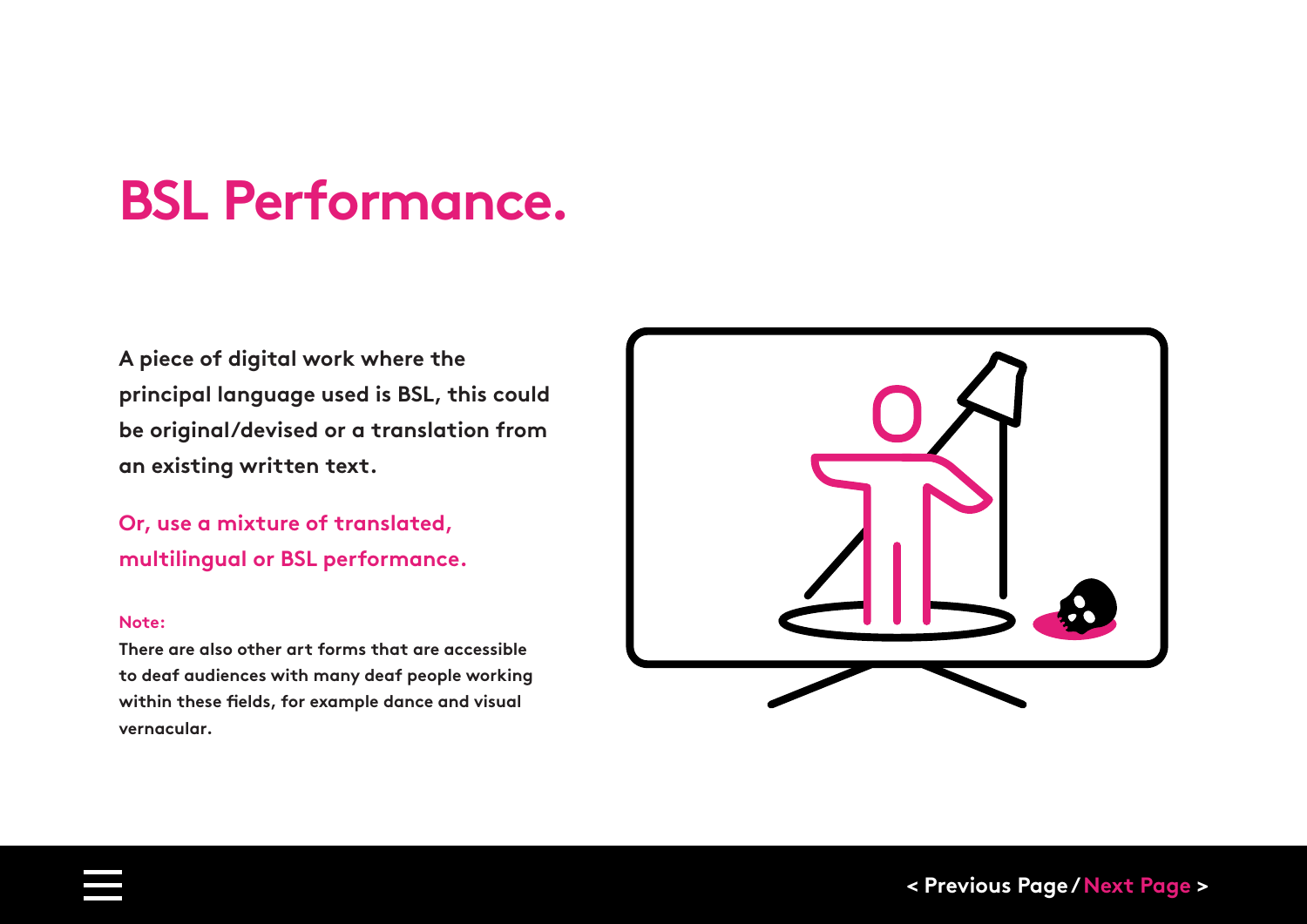# **Where to start?**

**- Include a BSL Consultant in your creative decisions from the start. This might be the person you intend to use in the video.**

**[Learn More](#page-27-0)**  $\binom{?}{1}$ 

**- Understand the translation process from English to BSL and vice versa. This is a creative process that needs expertise and time. Who will be responsible for this work? Do you need a BSL dramaturg or translator, for example?**

**[Learn More](#page-27-0)**

**- Understand any communication support needs from start to end. If a Sign Language Interpreter (SLI) is required, ask the deaf person if they have a preference or recommendation.**

**[Learn More](#page--1-0)** (i)

- **- Budget properly and build your BSL project into your planning from the start.**
- **- Get excited about working with BSL, it is a rich visual language!**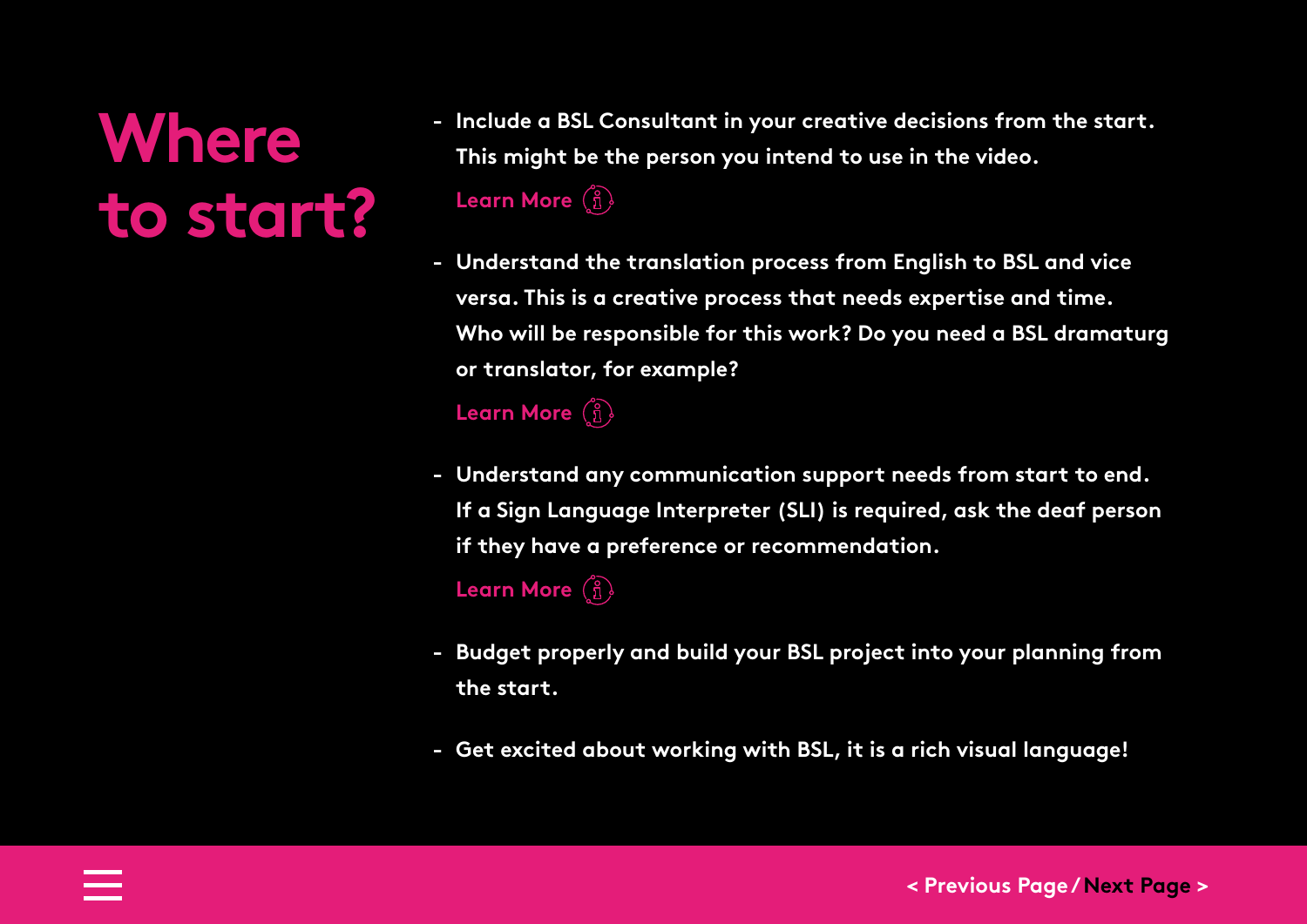# <span id="page-9-0"></span>**Making your English language work more accessible.**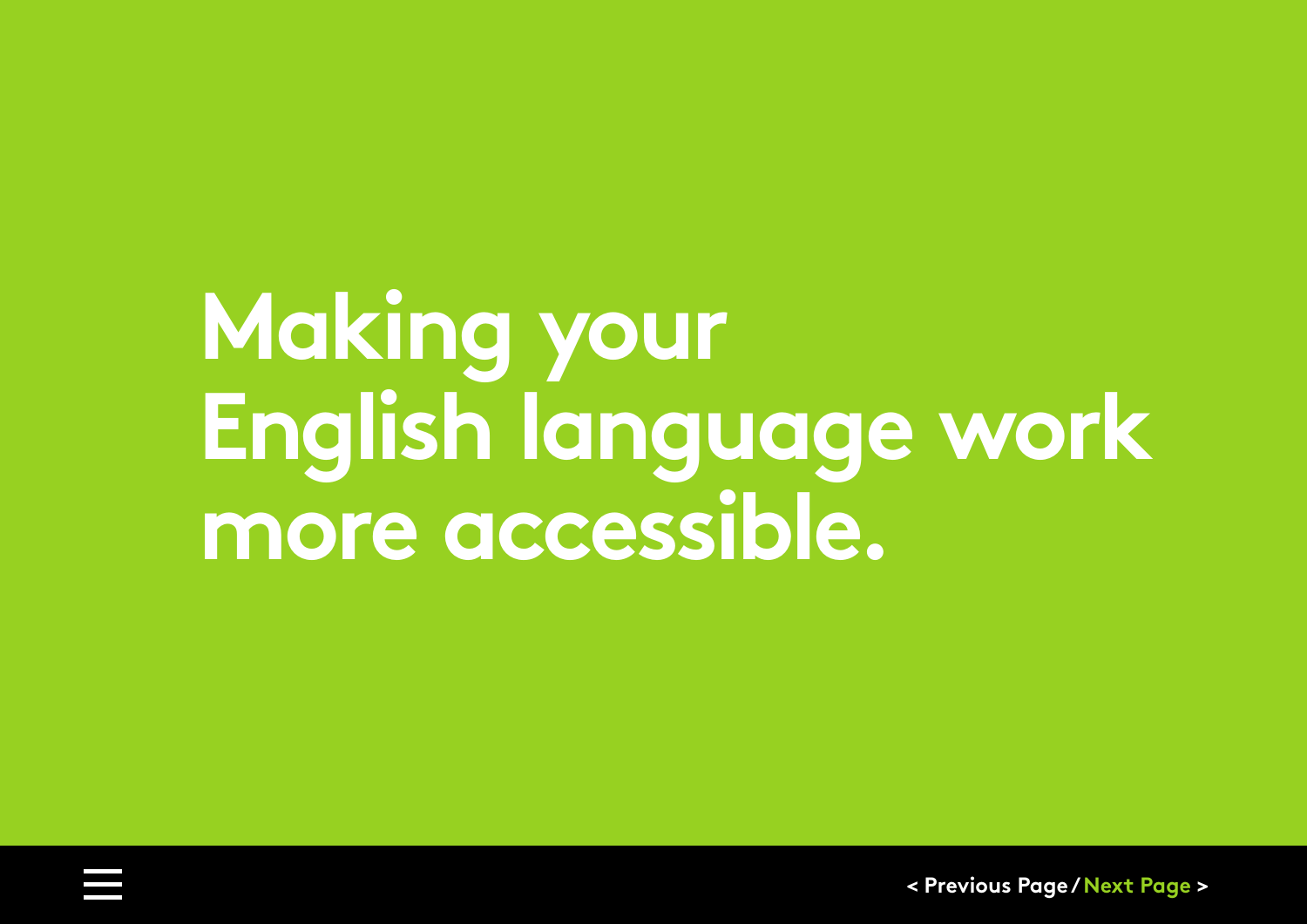### **Translated English content.**

**Traditionally using the bottom right hand square**

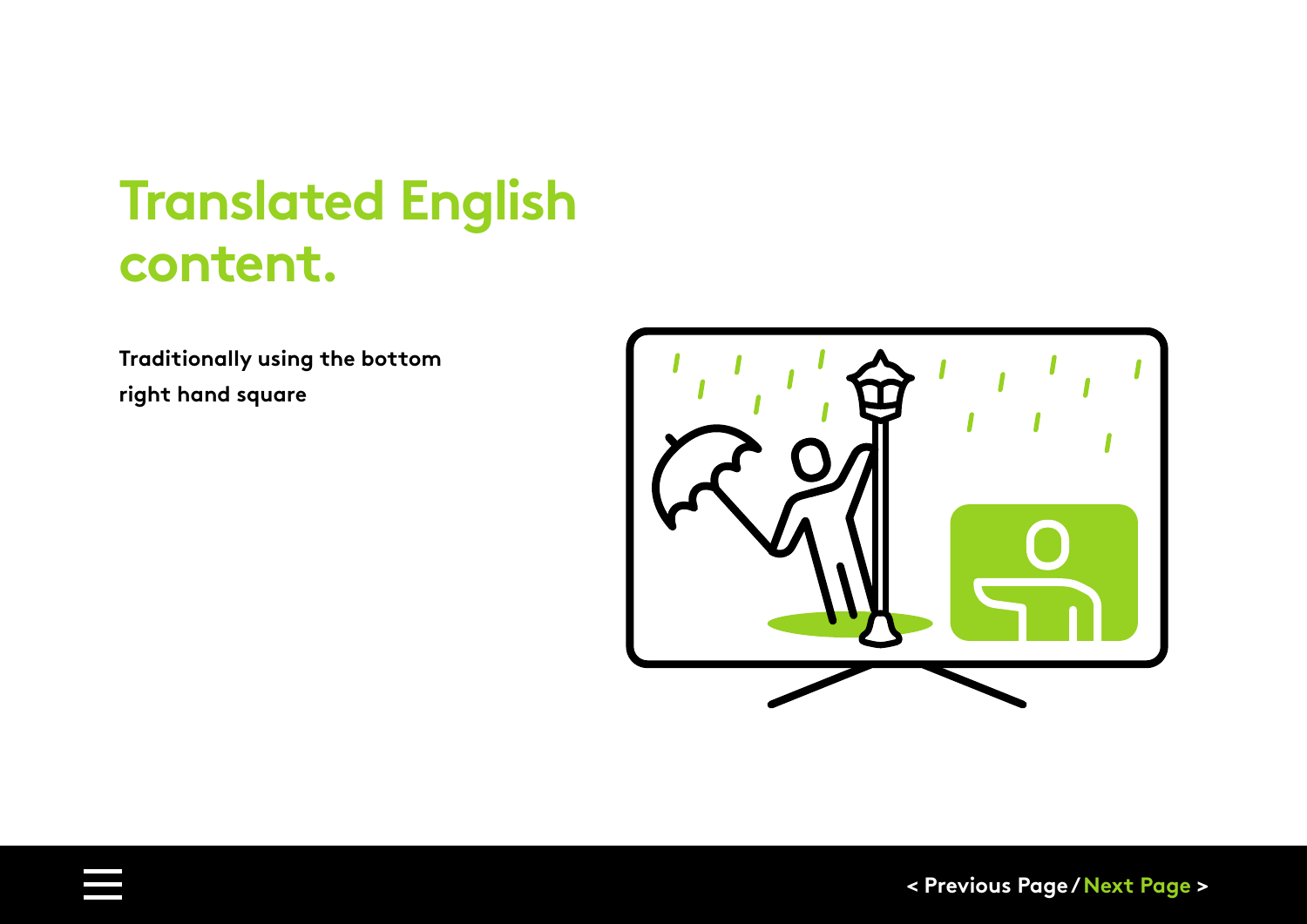### **Get creative.**

**Frame, background, interpreter size.**

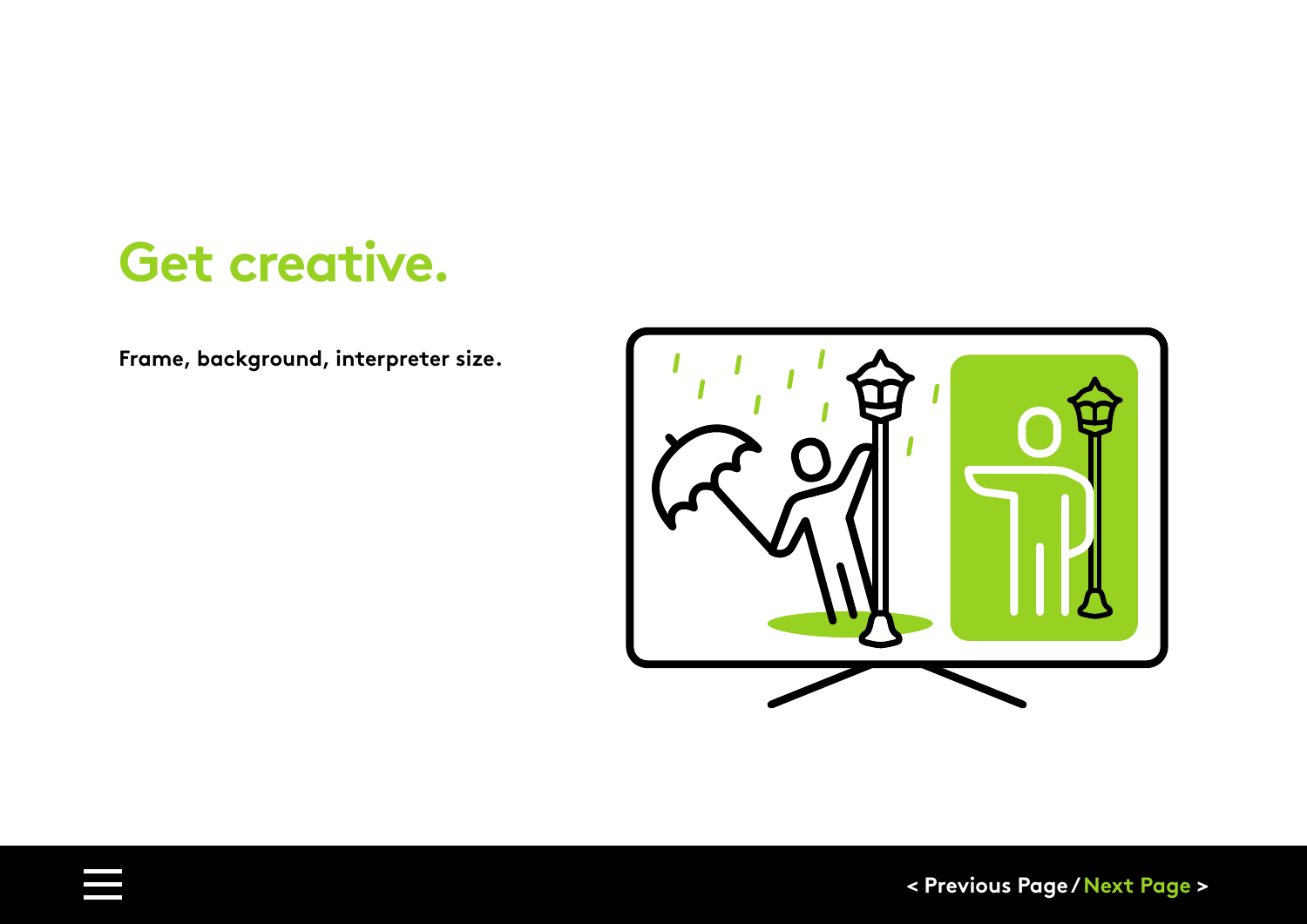## **BSL introduction.**

**A BSL introduction is a separate signed video often with a presenter providing key information about a project, film or event.** 

**It is commonly used for promotional purposes, or to provide context.**

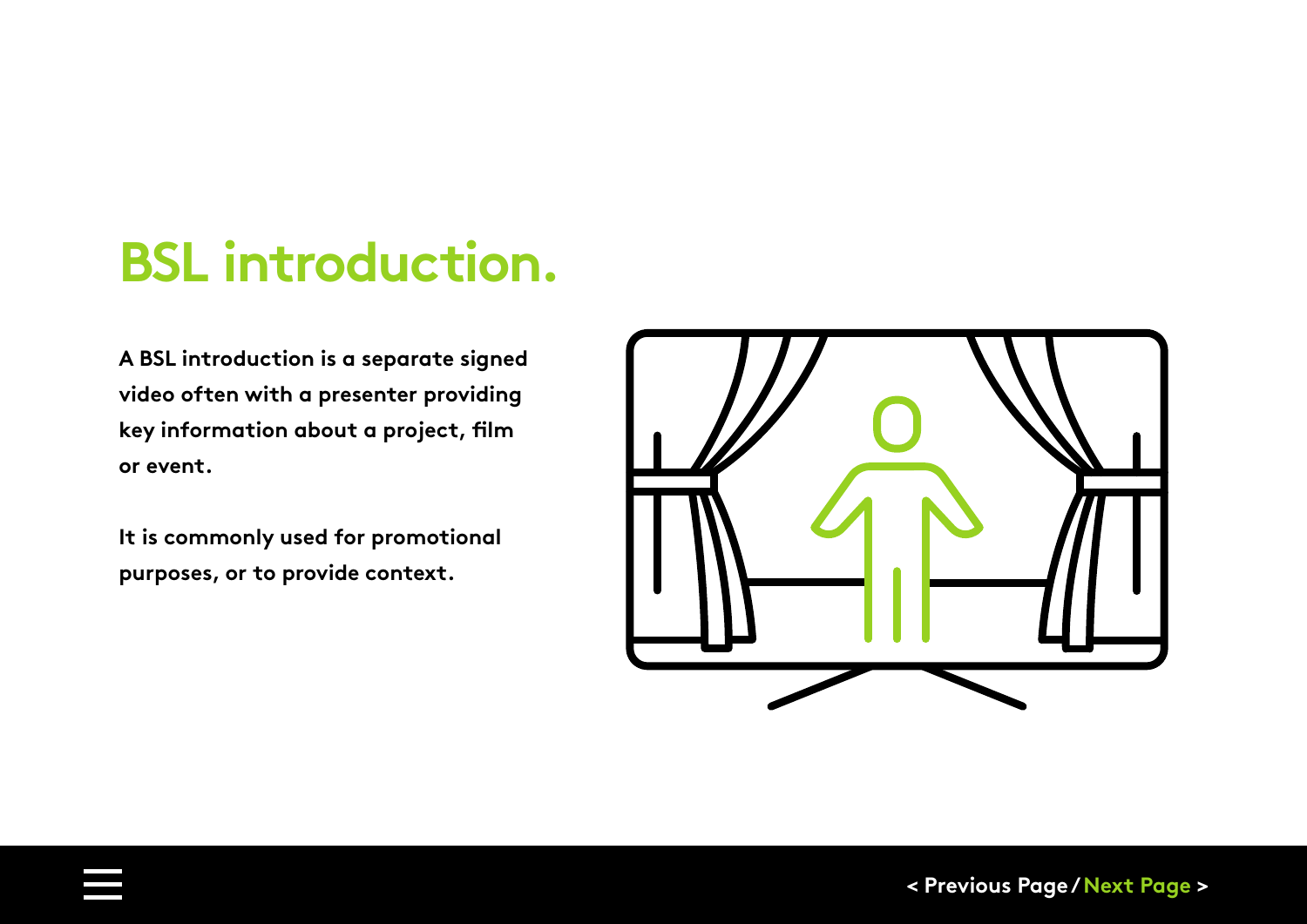**Use a deaf person/presenter to interpret your English language work where possible.** 

**Alternatively, you could choose to use a Sign Language Interpreter, but consult on and consider the creative possibilities of all your options.**

#### **A note on frame size.**

**Depending on what type of video you are producing, think about the placement and size of the interpreter in the frame. The larger the interpreter appears, the more accessible the signing will be - especially if viewed on a small screen.**

#### **Example 1**

**[A signed theatre performance](https://www.youtube.com/watch?v=yyHe9CVSo3I)**

#### **Example 2**

**[A signed children's book](https://www.youtube.com/watch?v=NliT3p7GhQY)**

#### **Example 3**

**[A BSL introduction video](https://www.youtube.com/watch?v=5ENSCBfRuqk)**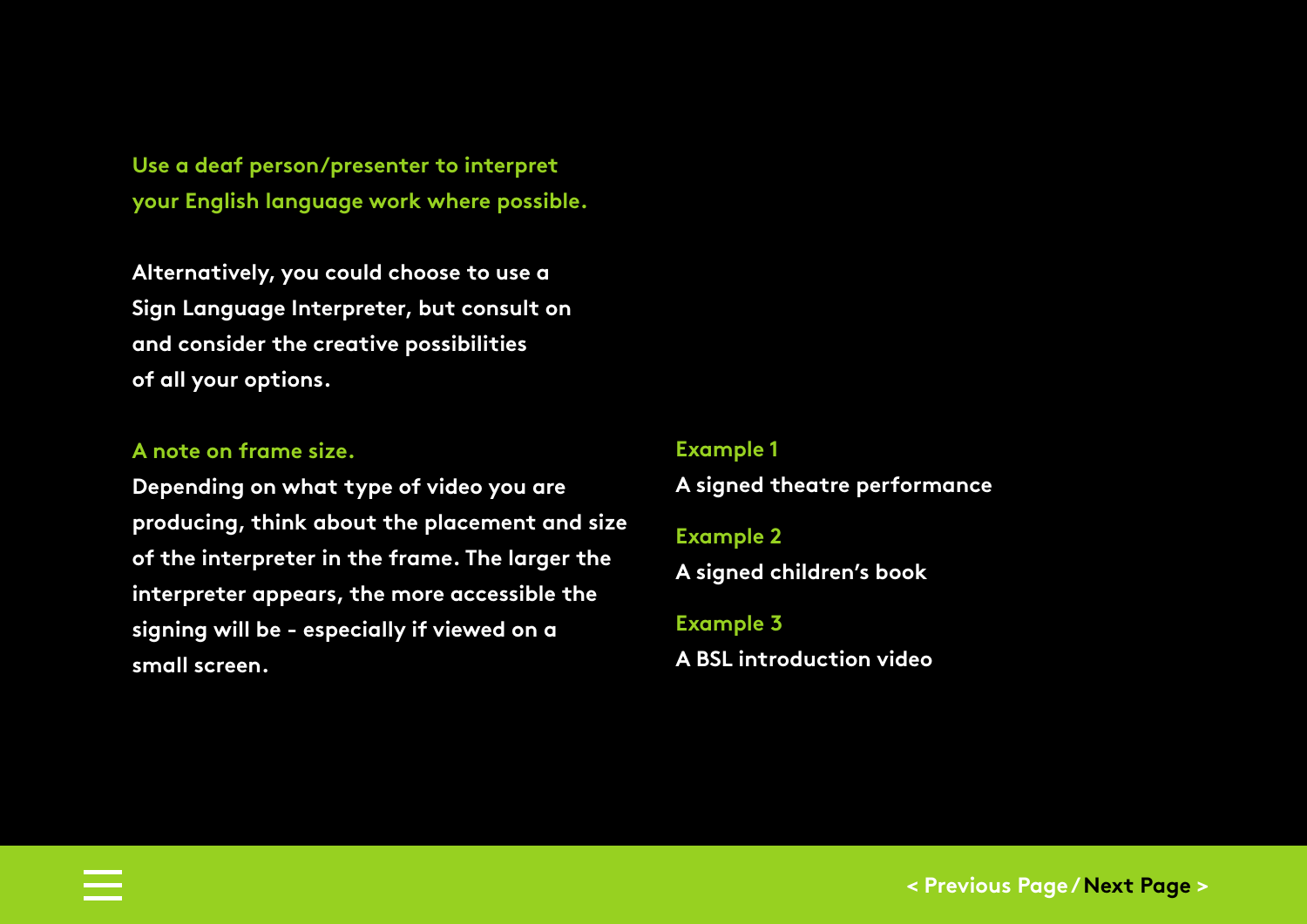# <span id="page-14-0"></span>**Working with original BSL content.**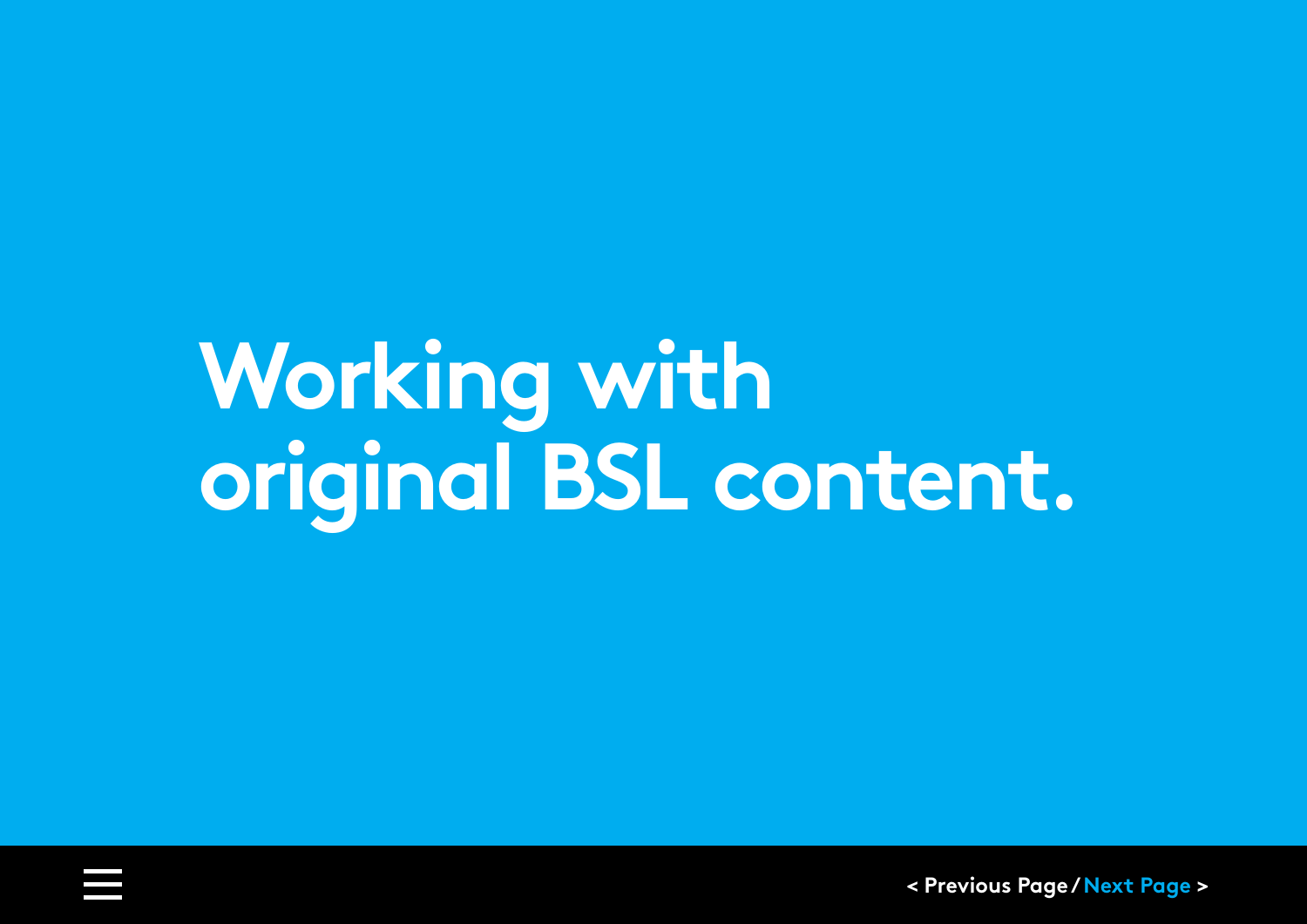## **Original BSL content.**

**From an existing piece of work or devised.**

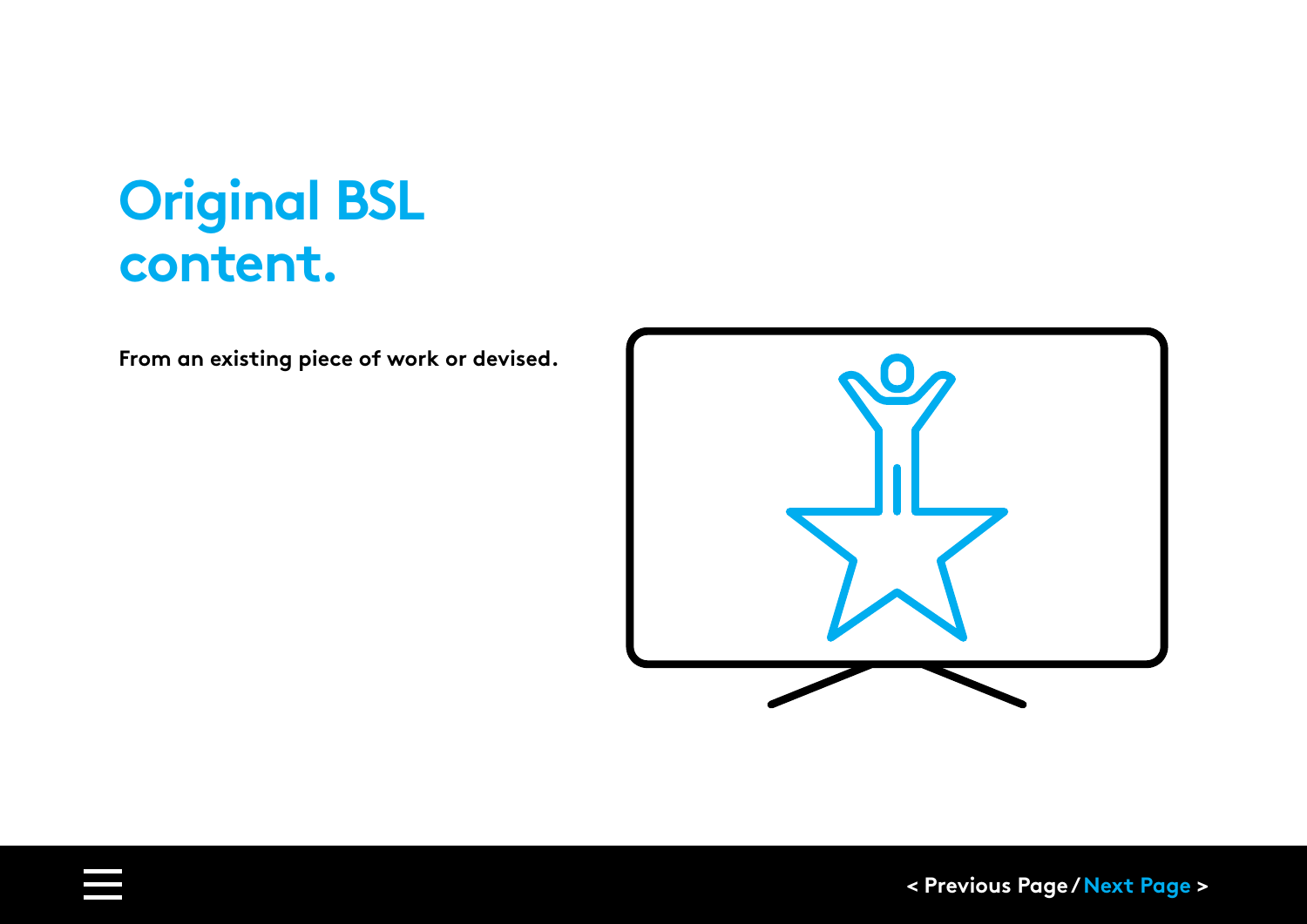## **Multilingual performance.**

**Different creative ways to bring BSL and English together. Aim to use a deaf actor for any performative BSL work where you can. This is best practice and would always be our preference.**

- **[Example 1 BSL Zone](https://www.bslzone.co.uk/comedy)**
- **[Example 2 Solar Flares films](https://solarbear.org.uk/solar-flares/)**
- **[Example 3](https://www.bbc.co.uk/programmes/b006m9cb) See Hear**

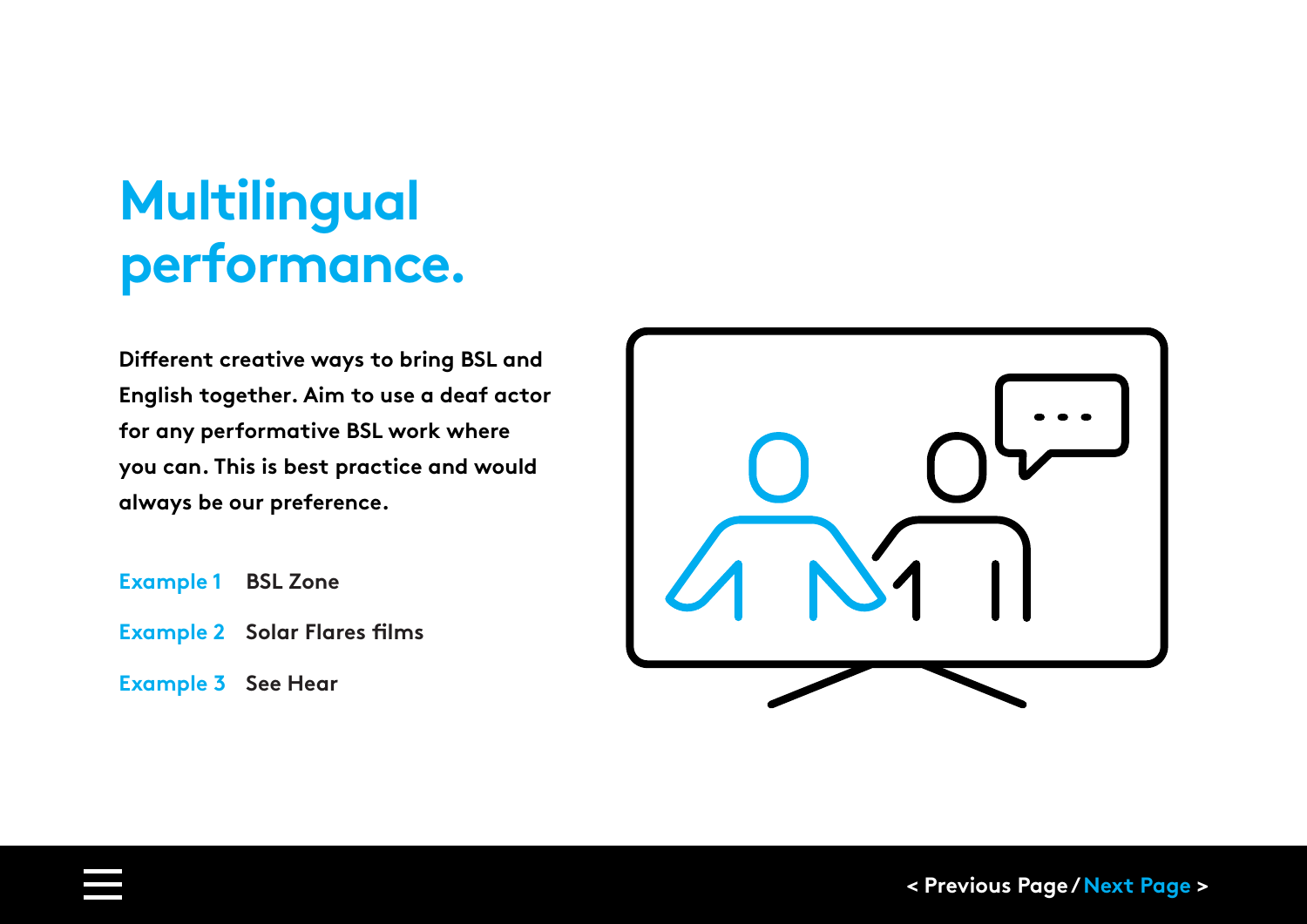### **Things to think about.**

- **Creatively collaborate early, this might include rehearsals etc.**
- **- Consider using a BSL dramaturg in your process.**

**[Learn More](#page-27-0)**

#### **Note:**

**When you are making multilingual digital work, think about what else you might want to do to make all elements of the video accessible, including captions.**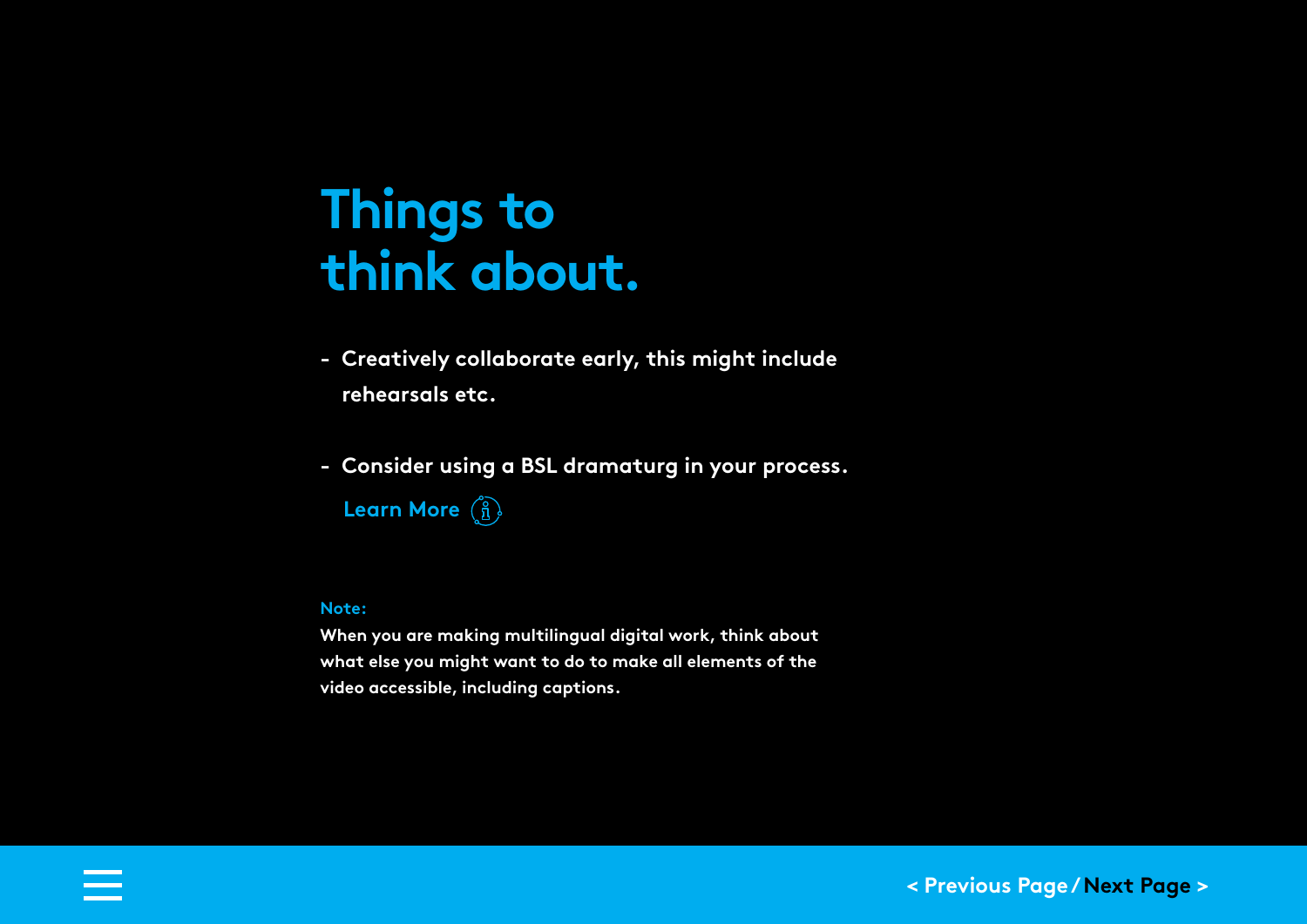# <span id="page-18-0"></span>**General rules for filming.**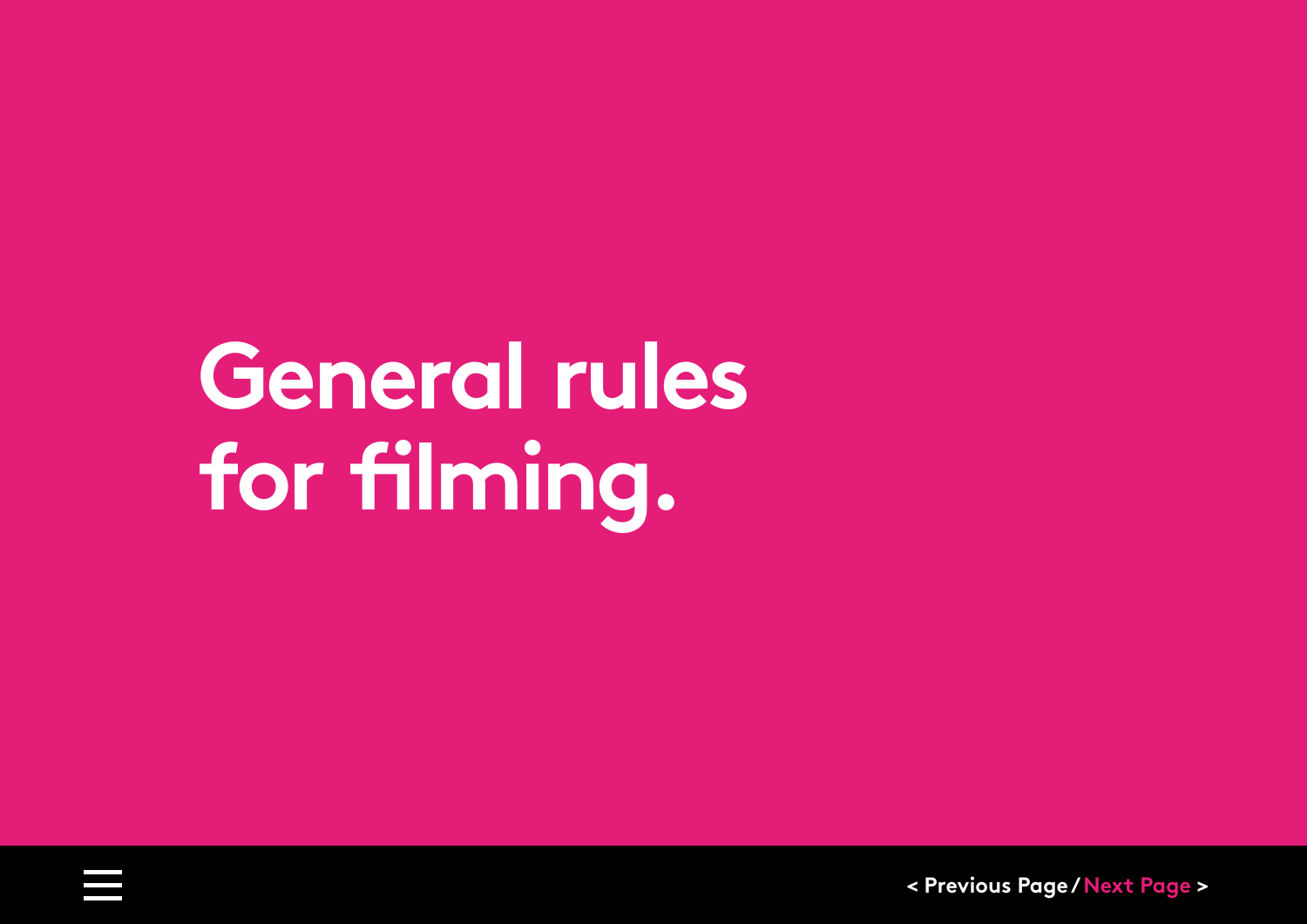### **Space.**

**Make sure you film with plenty of signing space. When using a green screen, is the green screen big enough?**

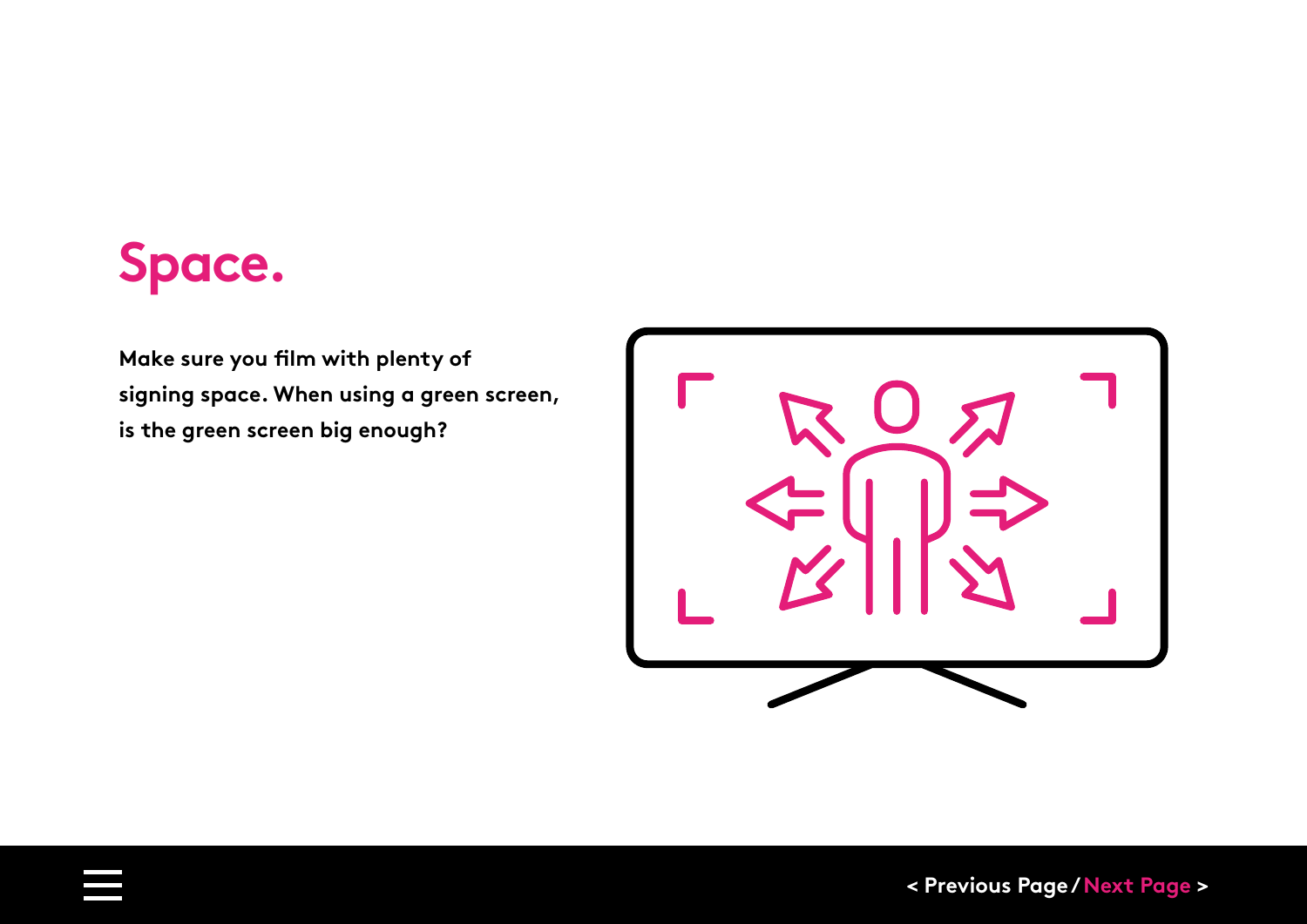## **Don't get flashy.**

**Be aware of distracting elements (visual noise) in the frame, including clothing.**

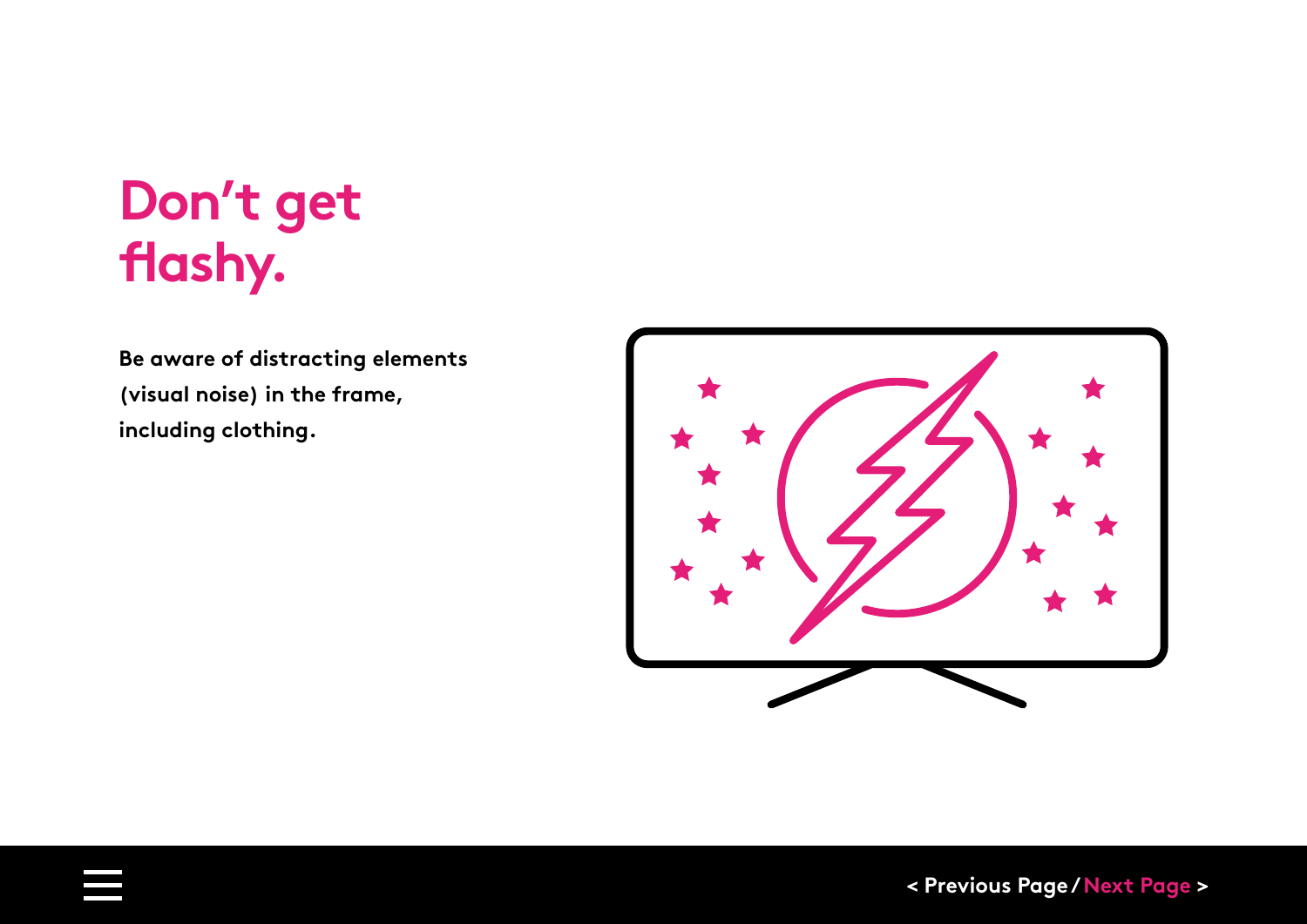

**Always add captions.**

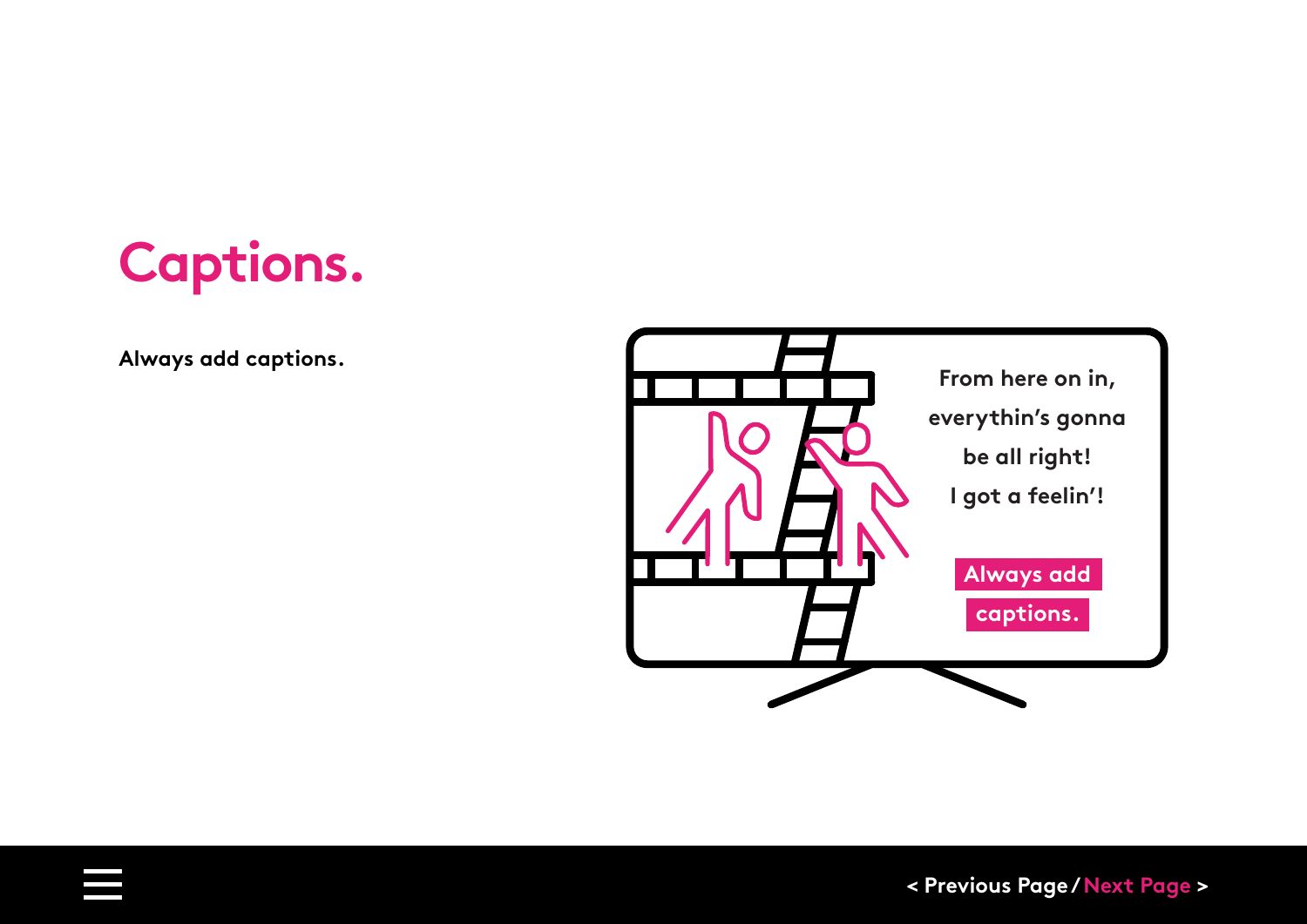### **Get creative.**

**Costume, props, background, movement – get visual.**

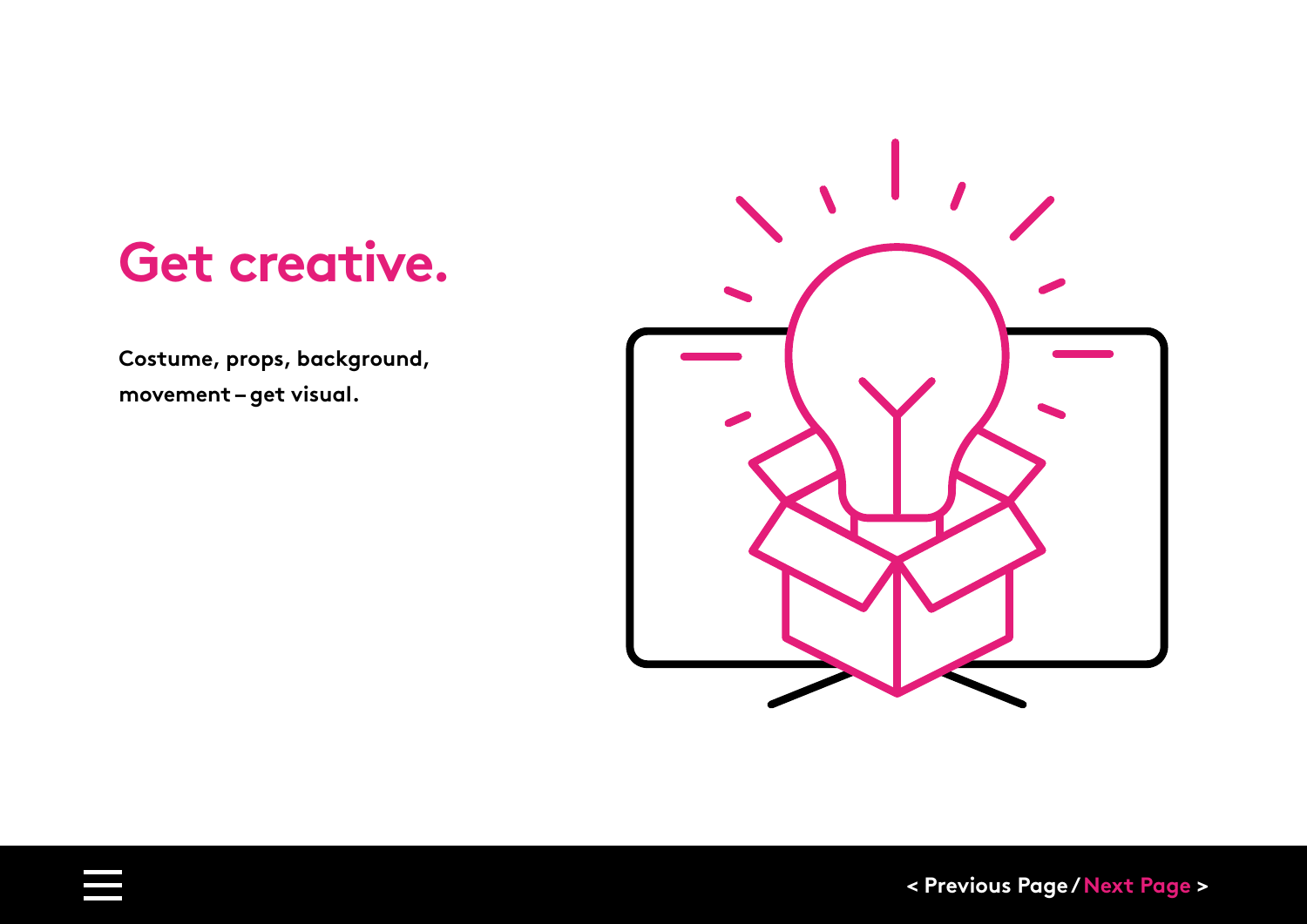## **Tips.**

- **- Have you thought about working with a deaf filmmaker and/or editor?**
- **- Does your editor have BSL skills? If not, what support might be needed for them?**
- **- It is a good idea to take notes of best takes during filming.**
- **- Always add captions.**
- **- Creating digital BSL content is only worthwhile if you can reach a deaf audience!**

**[See HERE for some suggestions.](#page-41-0)**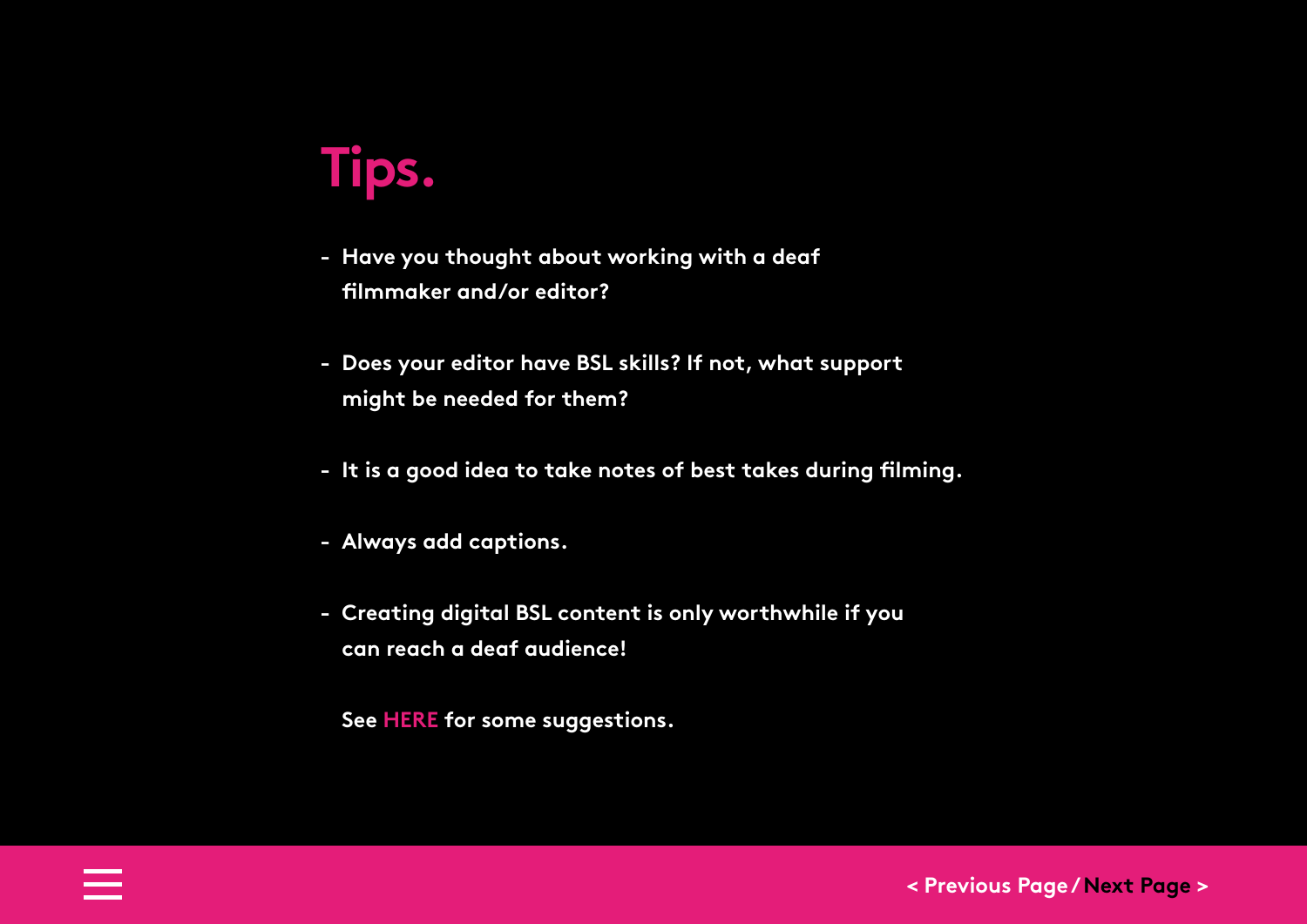### **BSL Monitor/ Script Editor.**

**During the filming process when working with deaf participants consider bringing in a BSL Monitor/ Script Editor. This could be an SLI or a deaf translator (or the same person who is your BSL consultant).** 

**This person can support on-the-spot translation, review takes, work with the video production team, operate visual aids, slides or a teleprompter. This can be a vital component in a successful digital project.** 

**Please take advice from participants to see if this is required and budget appropriately.**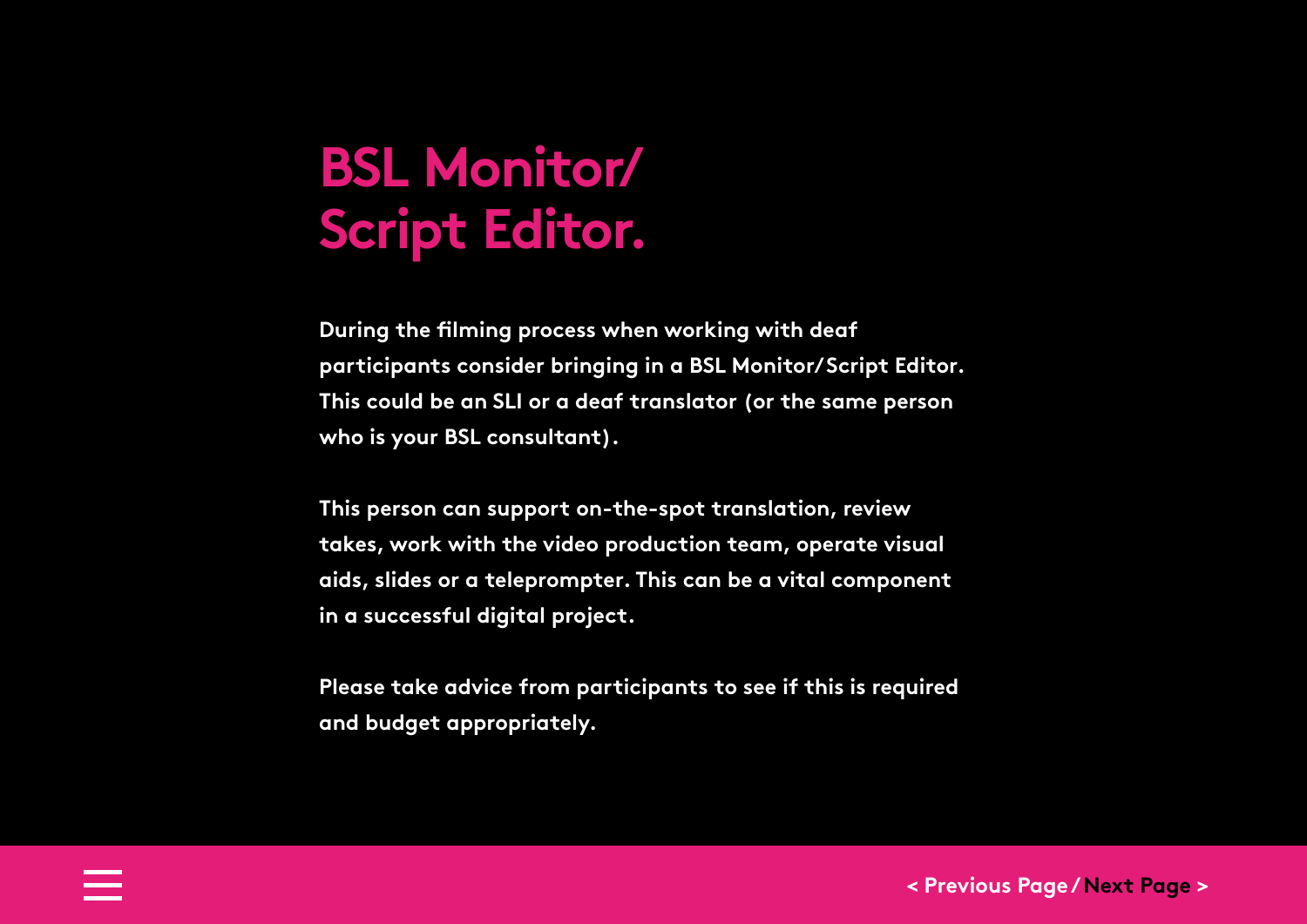<span id="page-25-0"></span>**Key processes.**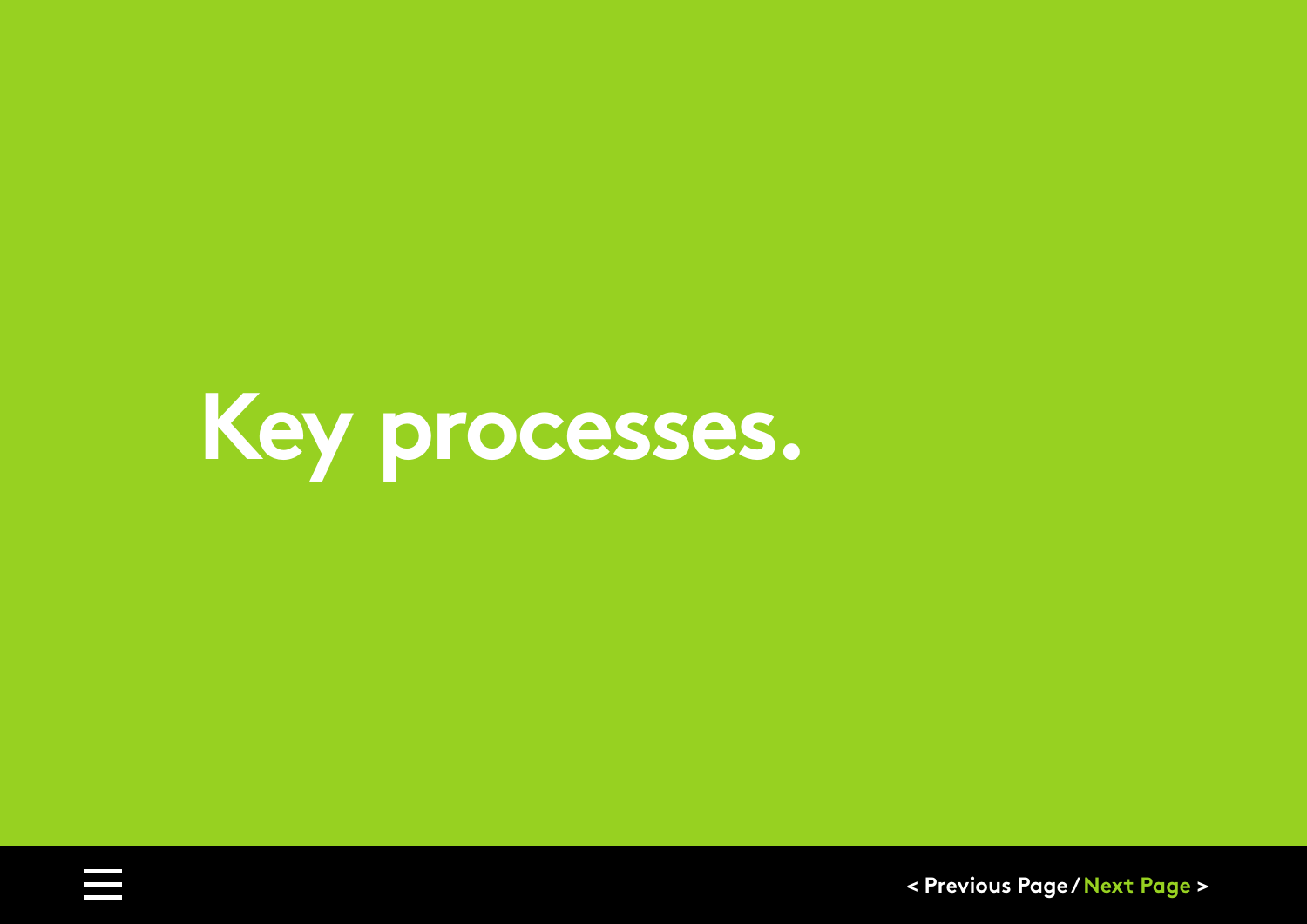**Each production is unique. Below we have outlined some of the processes or tasks to consider. You might use one or all of these, depending on your project, and the resources you have. It's important to note that you could use the same person to deliver more than one of these tasks!**

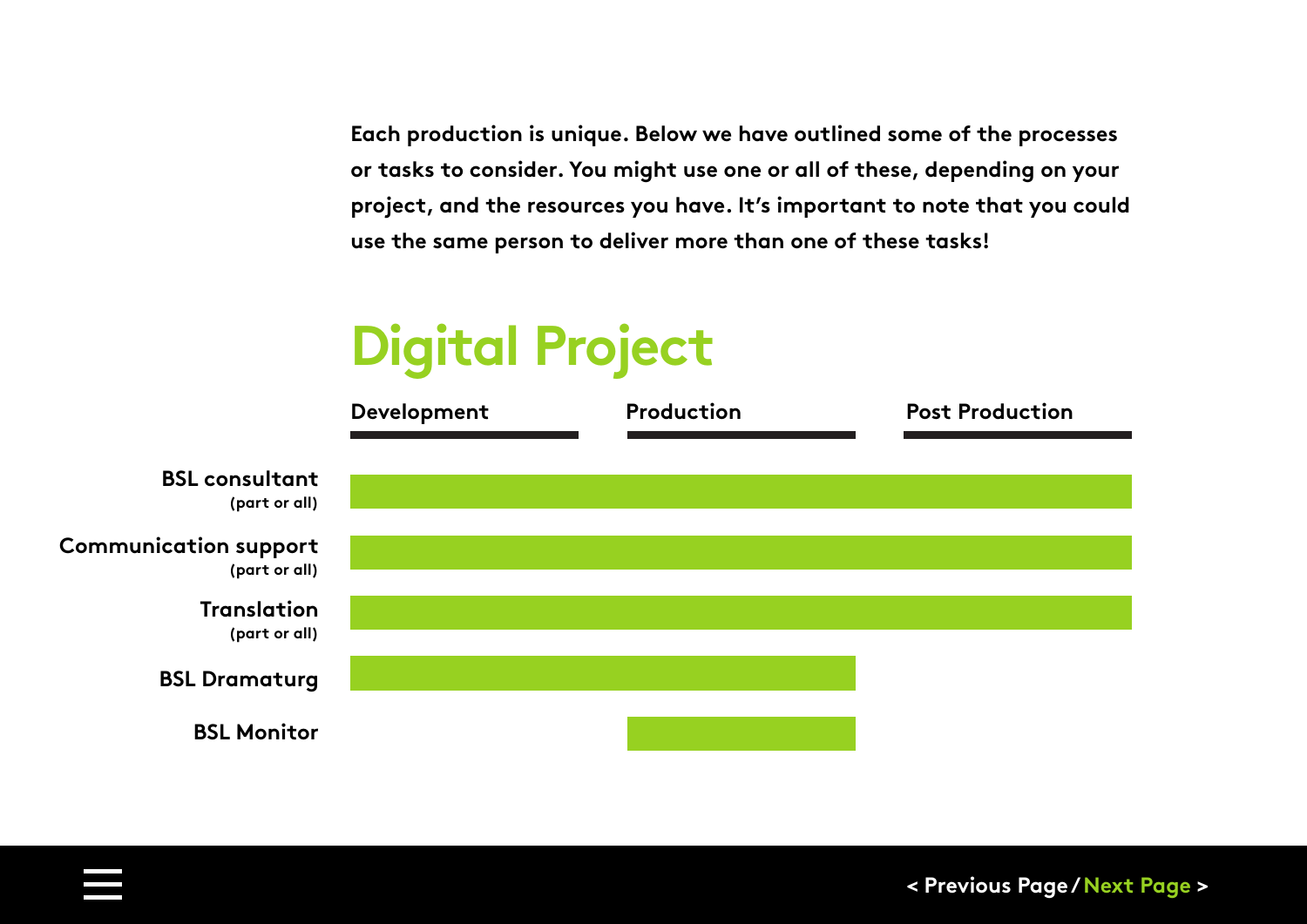#### <span id="page-27-0"></span>**BSL Consultant**

**A person with expertise developing digital video projects that include BSL. This person will be able to help you plan for your video content production and advise on all processes. Ideally this person should be deaf.** 

#### **Communication support**

**Specifically when communicating between languages, BSL to English and vice versa. If for example you have a long development meeting planned, you should plan for more than one person to cover communication support.** 

#### **Translation**

**From BSL into English and vice versa.** 

#### **Dramaturg**

**This is a theatre term and refers to a person that creatively develops the BSL elements within a piece of work. This can include translation. This person tends to be more embedded in the production and creative process compared to someone who works remotely on delivering translation.** 

#### **BSL Monitor**

**This is a person brought in specifically to support all the BSL/translation needs during filming.**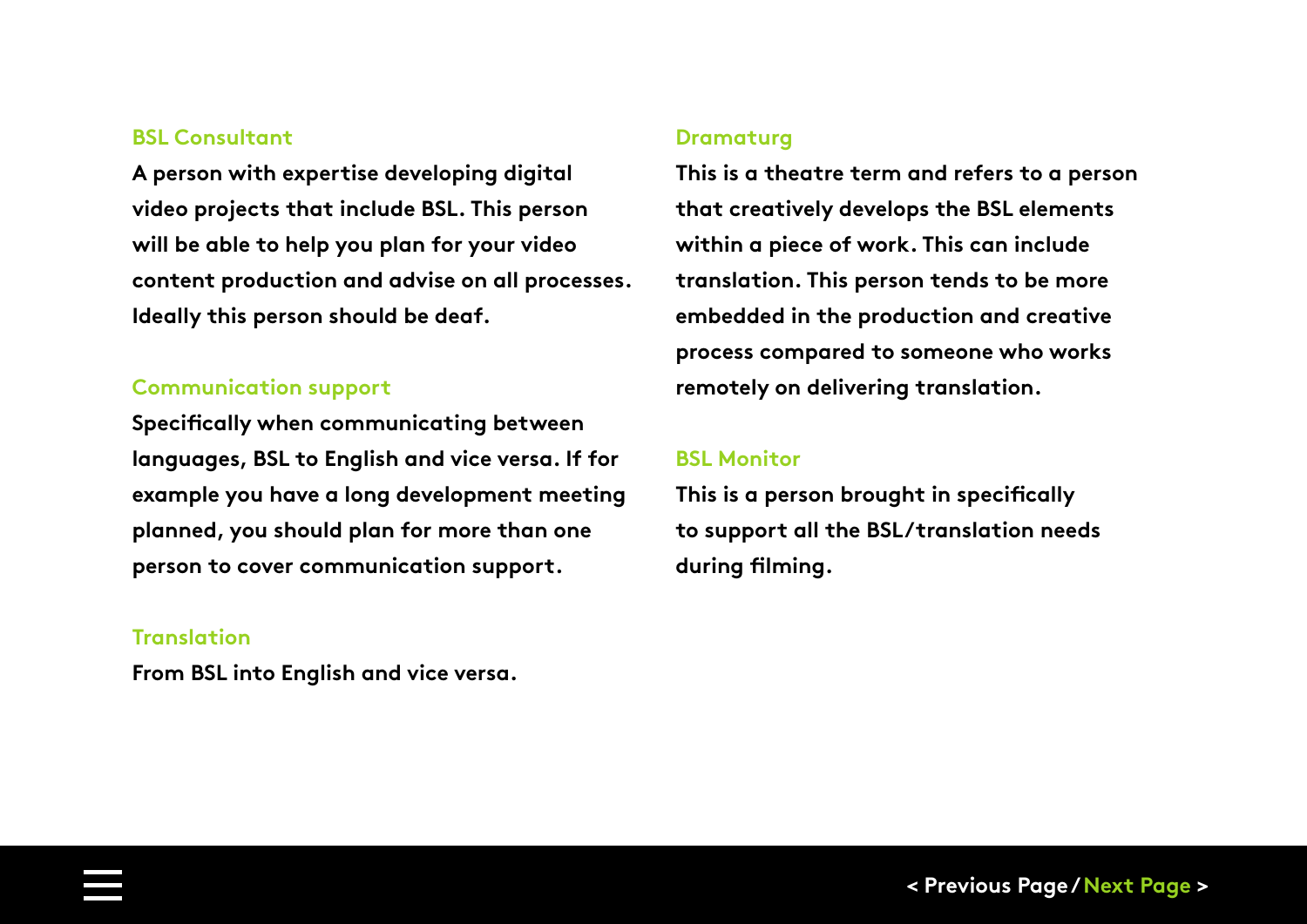# <span id="page-28-0"></span>**Information about communication or language professionals.**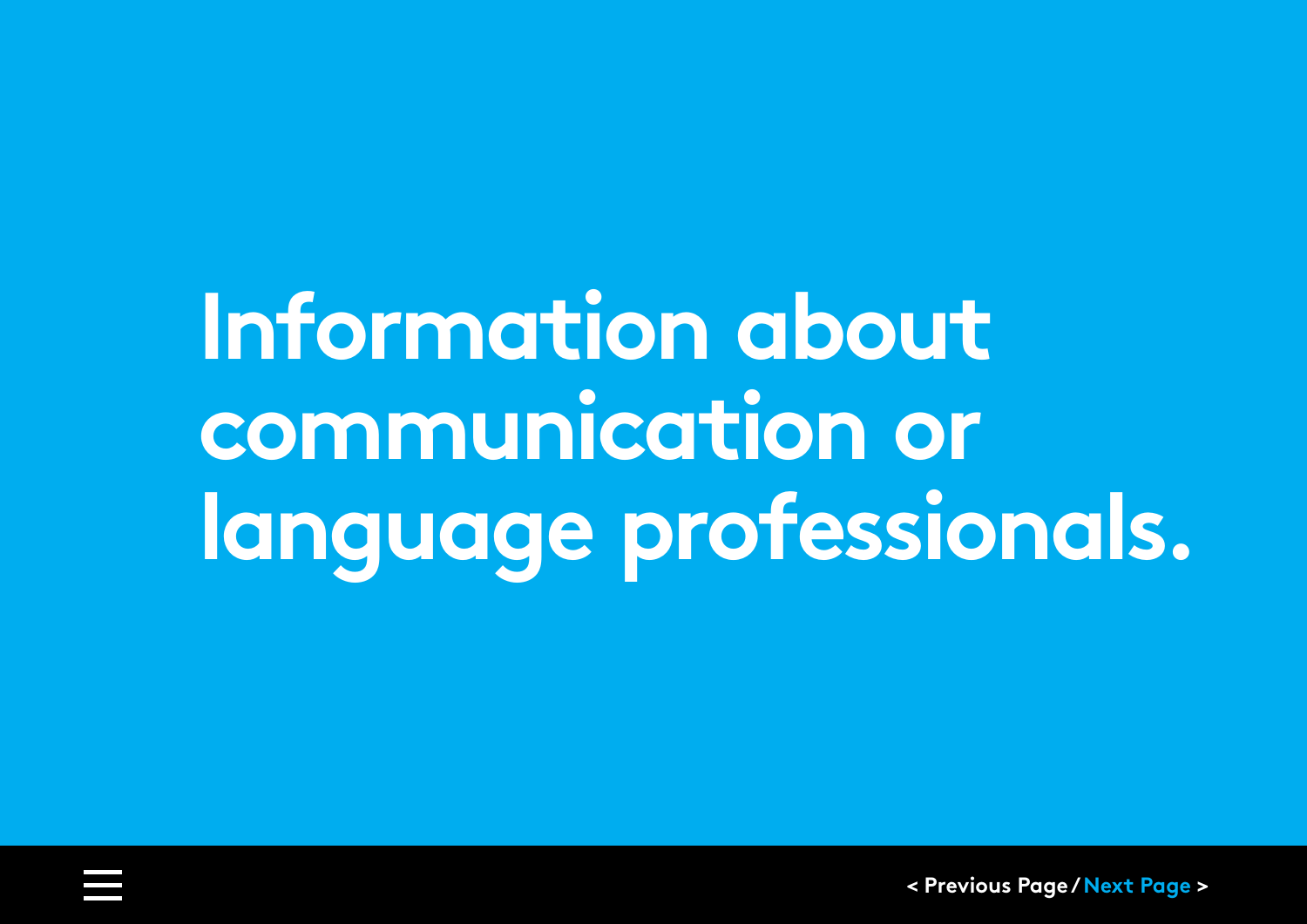# **During this document we have already referred**

**to Sign Language Interpreters, but it is important to recognise that there are a variety of professionals you may choose to use.** 

**Remember Communication and Language professionals are not just an access requirement for deaf people – they are for you to have access too!**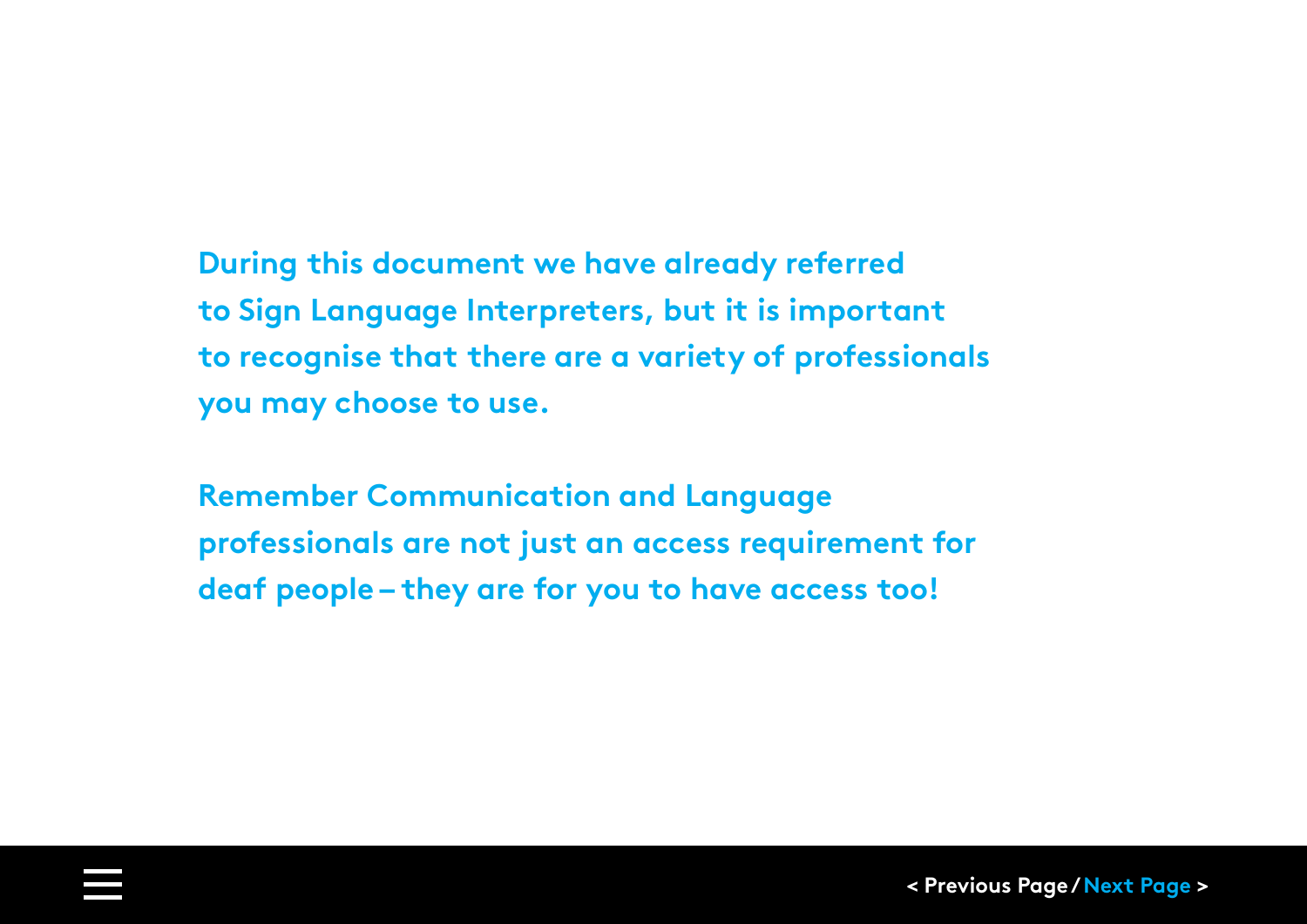#### **Some common terms/acronyms:**

#### **SLI**

**Sign Language Interpreter, a generic term for a person who has completed formal BSL training (Level 6) and passed an accredited BSL-English/ English-BSL Interpreting course.**

#### **TSLI**

**Trainee Sign Language Interpreter, this is a person who has completed formal BSL training (Level 6), is studying on an accredited interpreter course and has chosen to register with NRCPD and/or SRLPDC. In doing so, they adhere to the same requirements as RSLIs in terms of insurance, PVG, and codes of conduct.** 

#### **RSLI**

**Registered Sign Language Interpreter, this is a person who actively maintains their continued professional development with training, post qualification. As part of their registration, they are required to have professional indemnity insurance and be members of the PVG (Protecting Vulnerable Groups) scheme.** 

**They are monitored, supported and regulated by the registering body and adhere to a professional code of conduct. The two registering bodies in the UK are NRCPD and SCLPDC (also known as the Scottish Register). [www.nrcpd.org.uk](https://www.nrcpd.org.uk) [www.thescottishregister.co.uk](https://thescottishregister.co.uk)**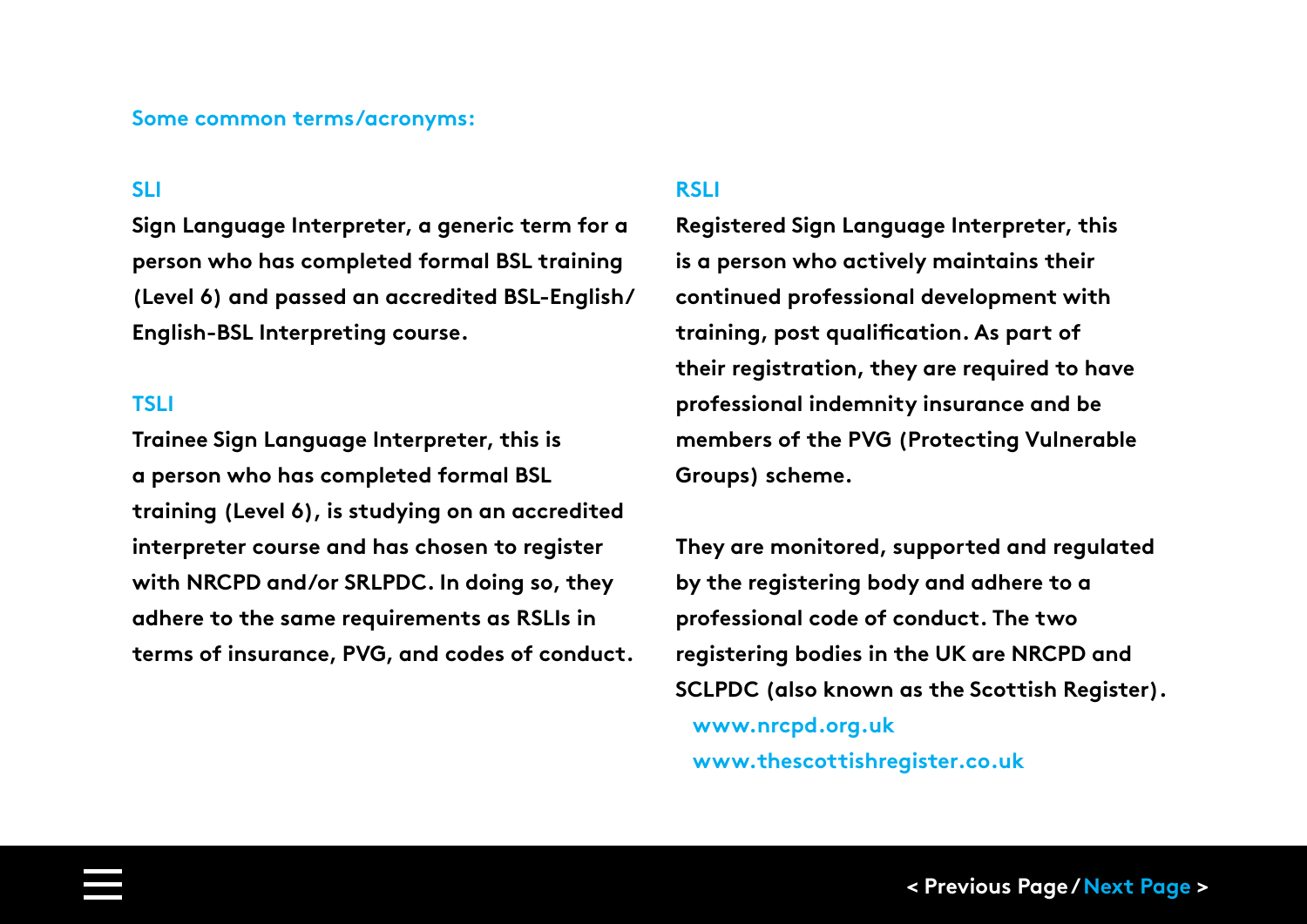#### **CSW**

**Communication Support Worker, this is a person who may have completed some formal BSL training or may learned from within the community. You should check with the CSW regarding their background and experience.** 

#### **BSL Translator**

**A generic term for anyone who provides translation service from English to BSL and vice versa.** 

#### **Qualified BSL Translator**

**A translator with a recognised qualification. It is important when reaching out to Communication or Language Professionals to consider their experience, qualifications and expertise in relation to your project. When possible, please consult with a BSL consultant or deaf participant.**

#### **Note:**

**Some qualifications are dual qualifications but not all; so not all RSLIs are qualified translators. Similarly, you may have a deaf translator who is not an interpreter.**

**Both hearing and deaf people work in the listed professions.**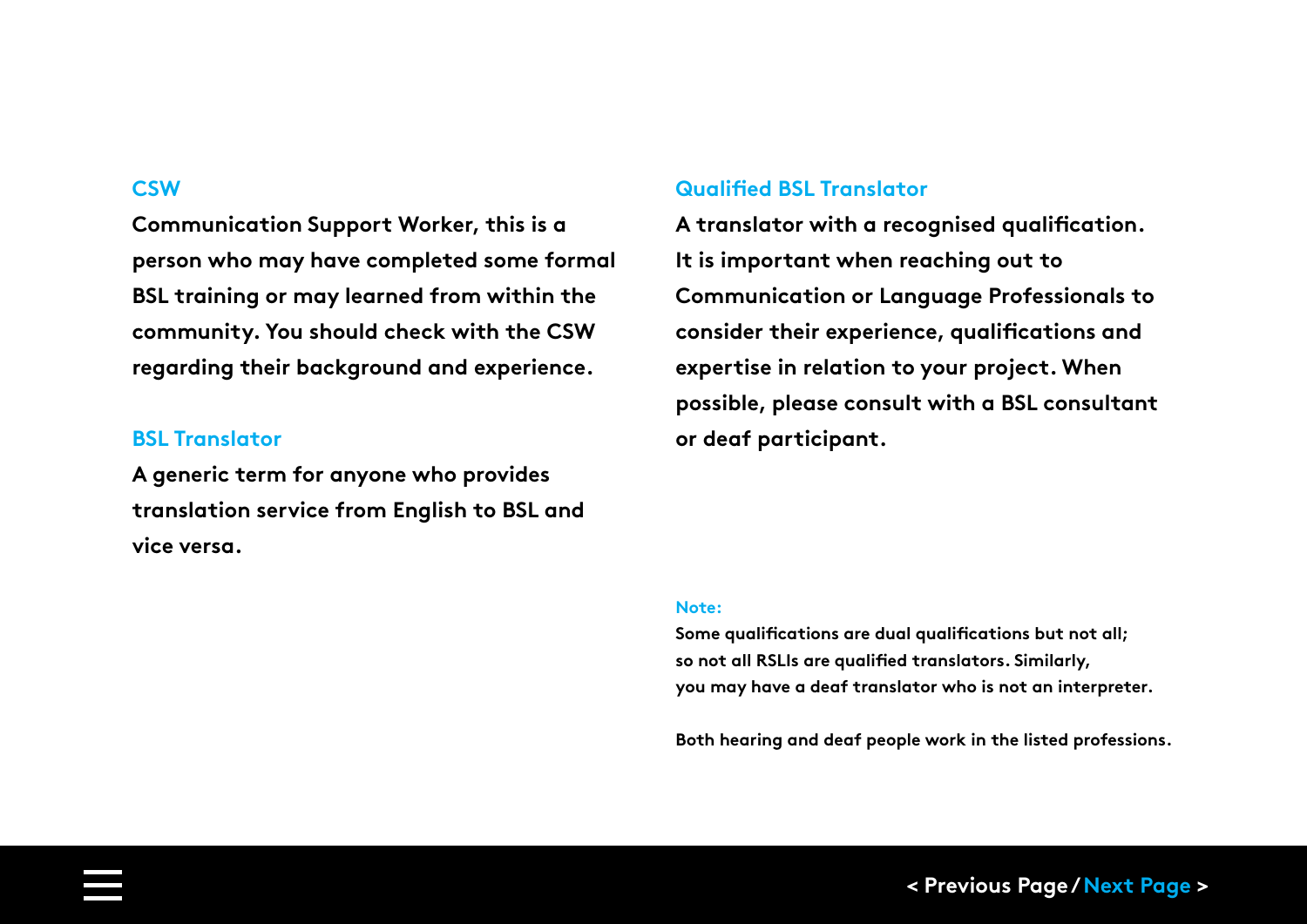<span id="page-32-0"></span>

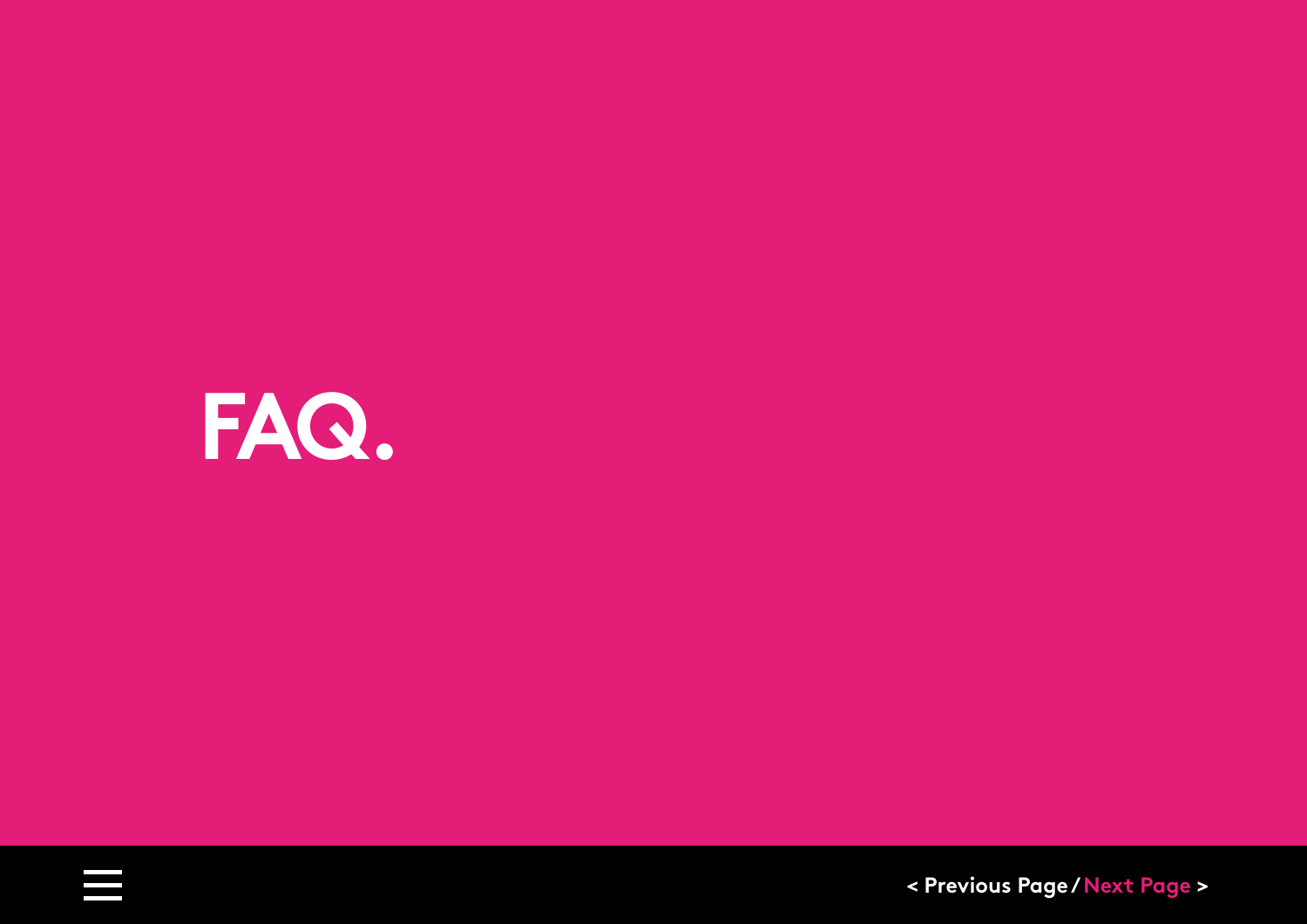#### **How do I contact deaf actors or presenters?**

**The BA Performance in BSL and English at the Royal Conservatoire of Scotland has produced two cohorts of talented deaf actors/theatre makers. Solar Bear is happy to signpost you to these actors and champion their work.** 

**UK-wide, Graeae and Deafinitely Theatre are pioneering companies working with deaf actors. You can also find deaf presenters working under, 'Communication Support' see below. For more information see links at the end of this document.**

**How do I contact deaf filmmakers/editors?**

**There are details of deaf filmmakers on the Solar Bear, Solar Flares website see  [www.solarbear.org.uk/solar-flares](http://solarbear.org.uk/solar-flares/)**

**You can also contact filmmakers through popular Facebook pages such a[s Alba Cats.](https://www.facebook.com/groups/1841608799222572)**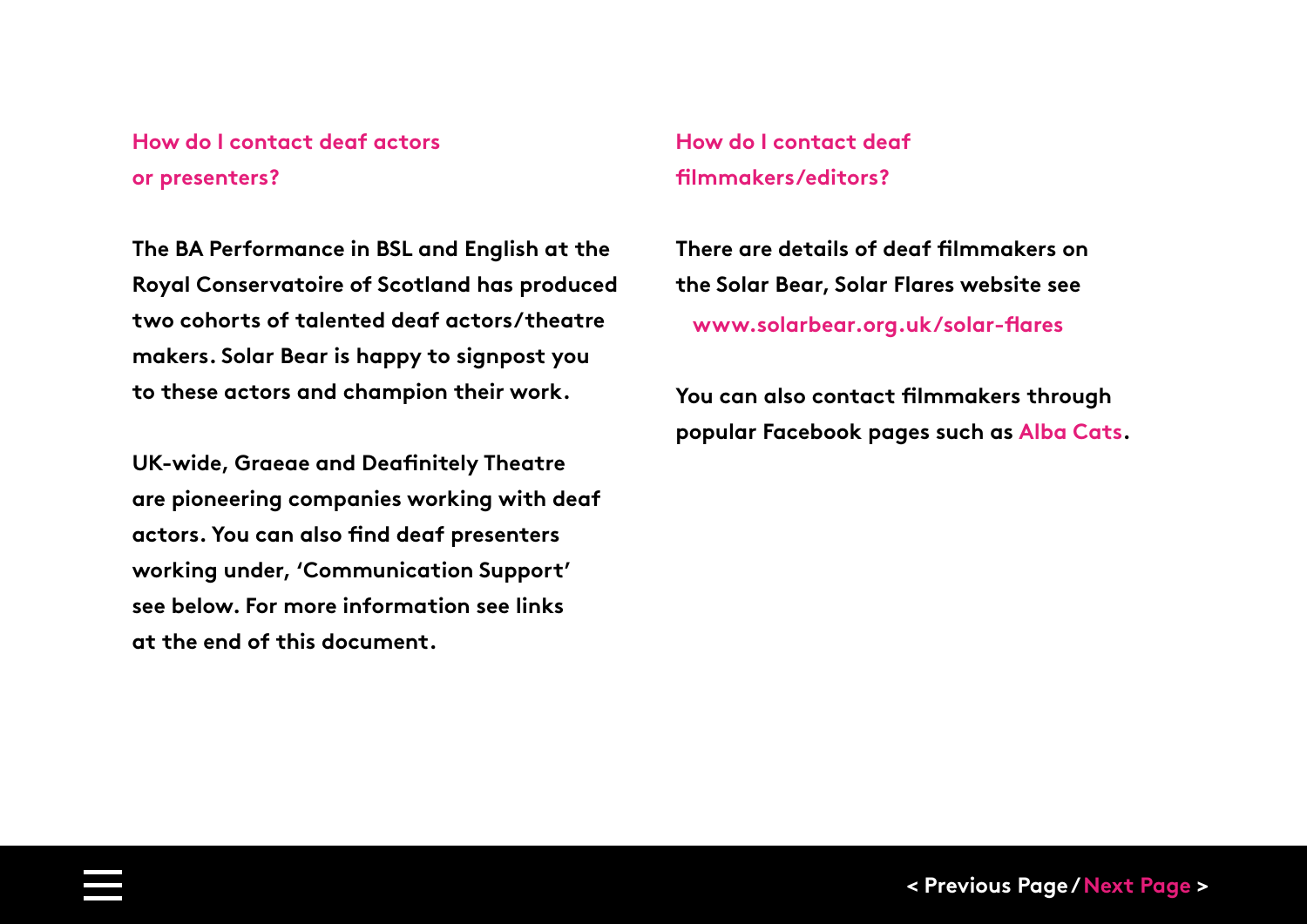**How do I contact Communication or Language Professionals?**

**There are a number of agencies that work within the UK. You can also access a list of registered freelance professionals here:**

 **[www.thescottishregister.co.uk](https://thescottishregister.co.uk) [www.nrcpd.org.uk](https://www.nrcpd.org.uk)**

**Remember to consider the full parameters of the work you are wanting them to undertake. Communication or Language Professionals are trained in the same way as your GP (with almost as many years behind them), and only some go on to specialise in specific fields. Don't be afraid to ask questions about their background and expertise.** 

**It may also be appropriate to use Communication or Language Professionals who identify outside of white, heteronormative, cis identities or to specifically seek out deaf professionals. [www.interpretersofcolour.net](https://www.interpretersofcolour.net) [www.deafrainbowuk.org.uk](http://www.deafrainbowuk.org.uk)**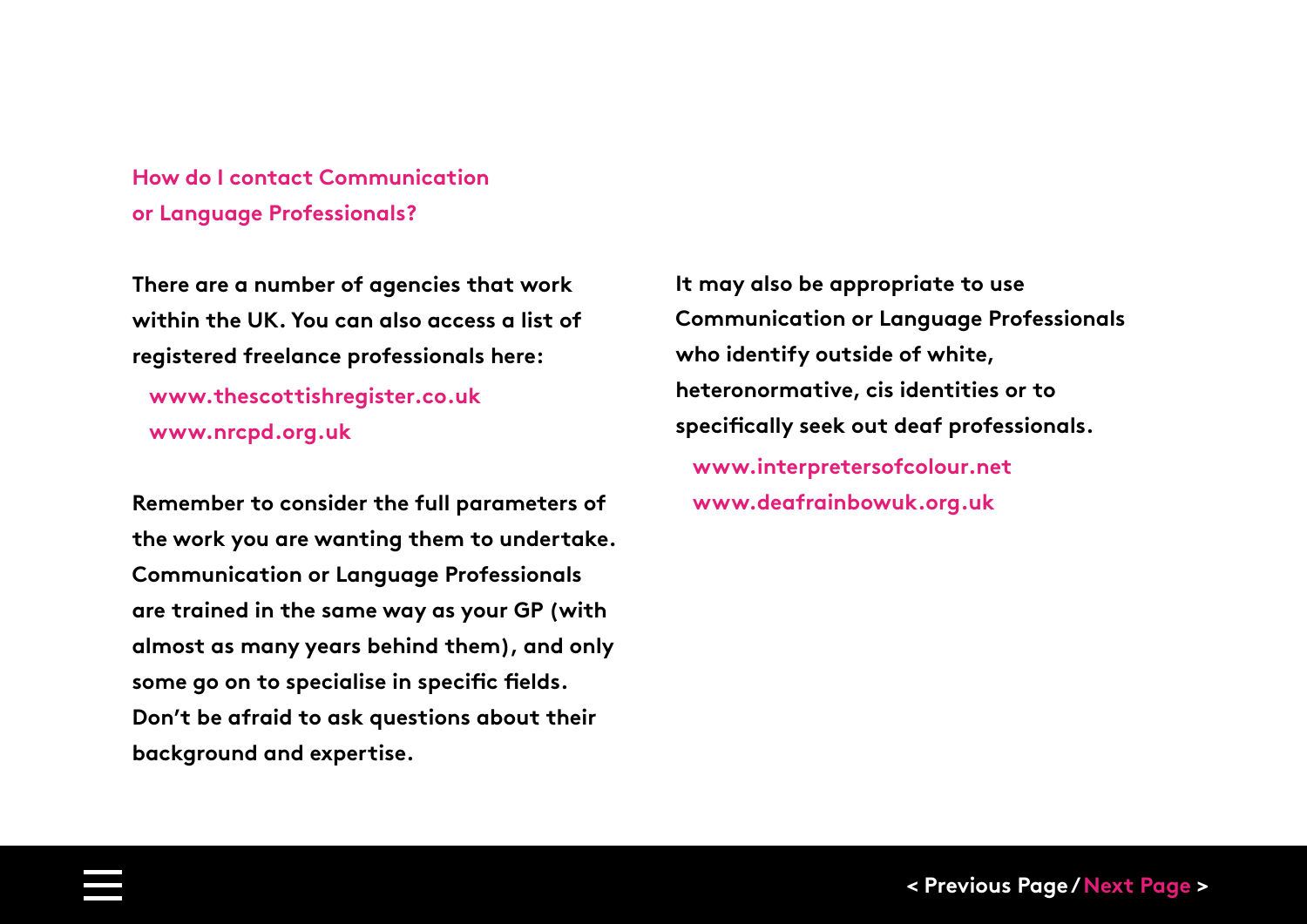# <span id="page-35-0"></span>**Links/Resources.**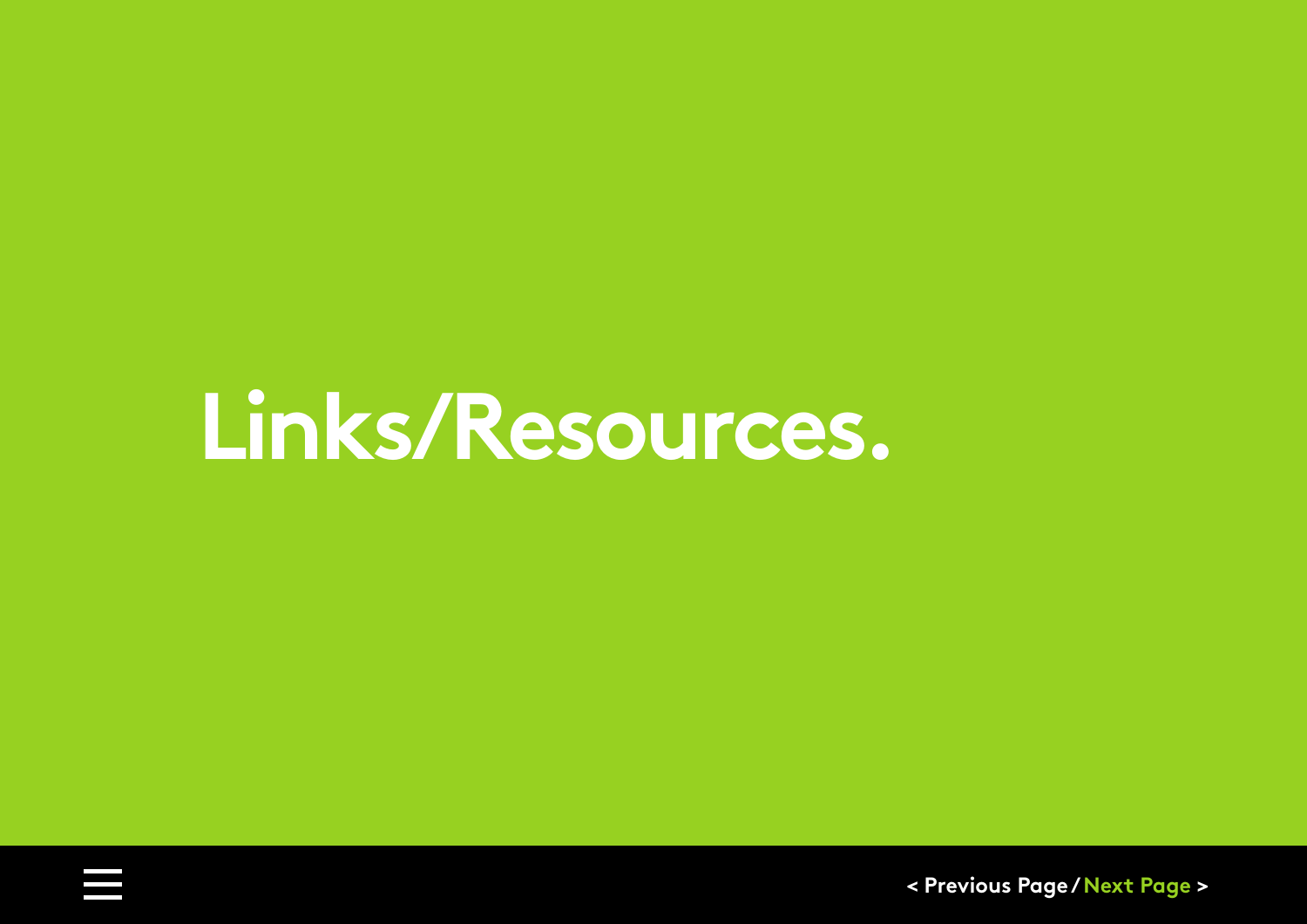### **Links for English work translated.**

### **Links for BSL performance work.**

#### **Example 1**

**[A signed theatre performance](https://www.youtube.com/watch?v=yyHe9CVSo3I)** The Space for Opera North

#### **Example 2**

**[A signed children's book](https://www.youtube.com/watch?v=NliT3p7GhQY)** Royal Association for Deaf People

#### **Example 3**

**[A BSL introduction video](https://www.youtube.com/watch?v=5ENSCBfRuqk)** National Theatre of Scotland

### **[Example 1](https://www.bslzone.co.uk/comedy) BSL Zone Example 2 [Solar Flares](https://solarbear.org.uk/solar-flares/)** Solar Bear **[Example 3](https://www.bbc.co.uk/programmes/b006m9cb)**

**See Hear** BBC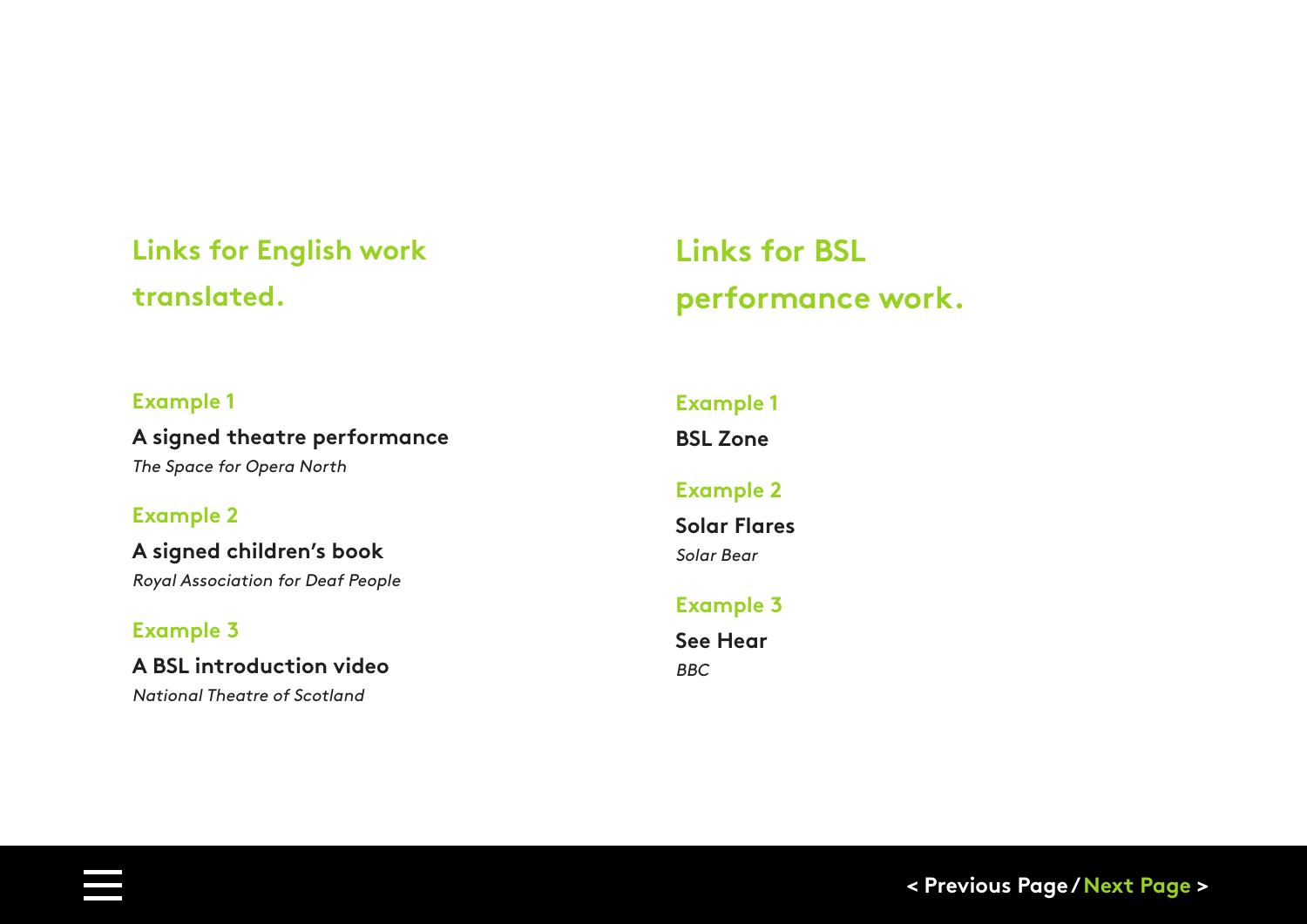### **Theatre companies.**

**[Solar Bear Theatre Company](https://solarbear.org.uk)** solarbear.org.uk

**Birds of Paradise** [boptheatre.co.uk](https://www.boptheatre.co.uk)

**[Deafinitely Theatre Company](https://www.deafinitelytheatre.co.uk)** deafinitelytheatre.co.uk

**[Graeae Theatre Company](https://graeae.org)** graeae.org

**Ramps on the Moon** [rampsonthemoon.co.uk](https://www.rampsonthemoon.co.uk/)

**[Deaf and Hearing Ensemble](http://dhensemble.com/)** dhensemble.com

### **Other organisations.**

**Deaf Action** [deafaction.org](https://www.deafaction.org)

**NDCS** [ndcs.org.uk](https://www.ndcs.org.uk/)

**BDA** [bda.org.uk](https://bda.org.uk/glasgow-office/)

**Limping Chicken** [limpingchicken.com](https://limpingchicken.com/)

**BSL Zone** [bslzone.co.uk](https://www.bslzone.co.uk/)

**See Hear** [www.bbc.co.uk](https://www.bbc.co.uk/programmes/b006m9cb)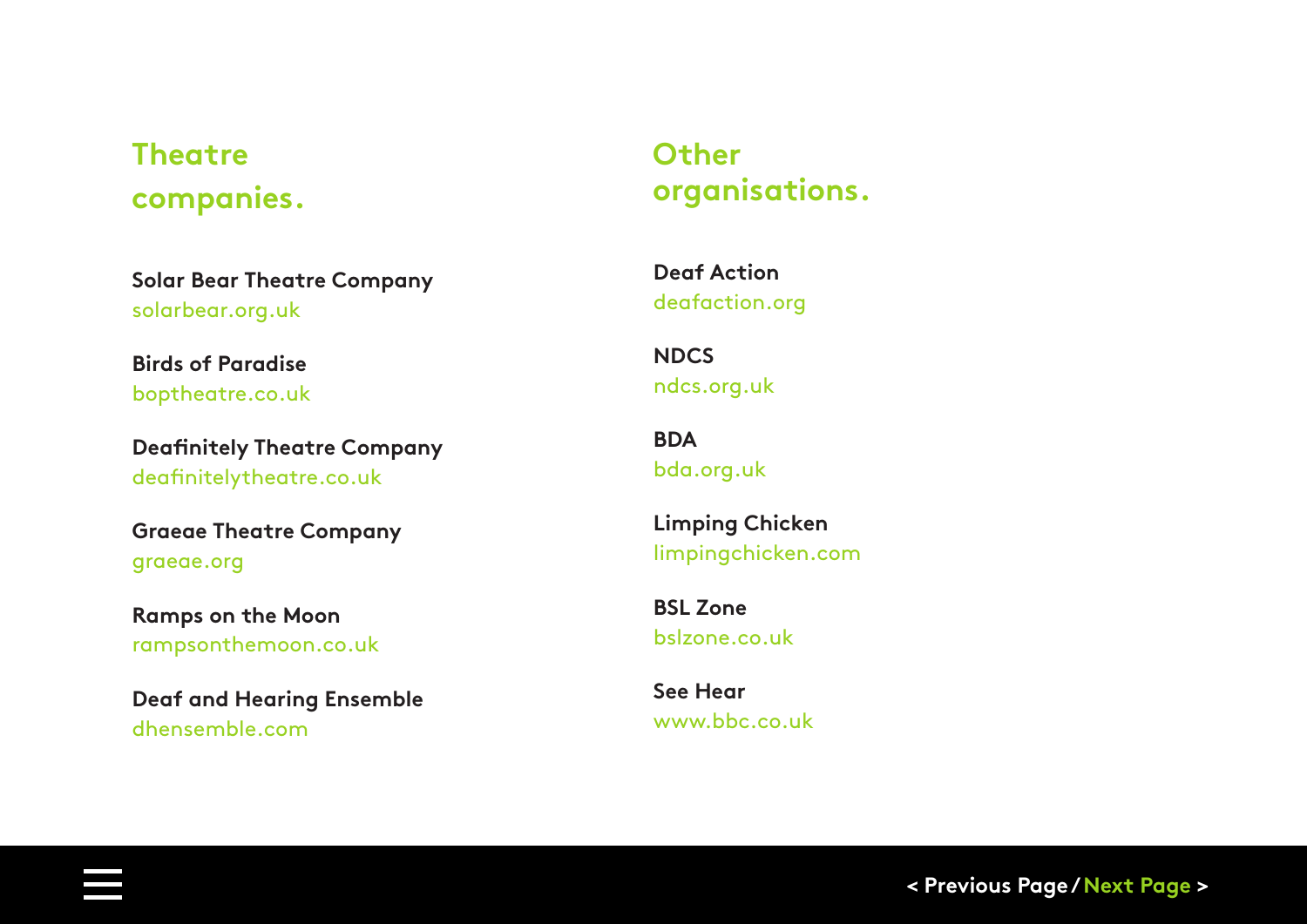### **Communication support.**

### **Links/ Resources.**

**List of definitions** [bslfirst.com](https://bslfirst.com/services/communication-and-language-support/) [bslcommunicationservices.co.uk](http://bslcommunicationservices.co.uk/bslenglish-interpreters)

**SASLI** [signlanguageinteractions.com](https://signlanguageinteractions.com/2017/04/21/sasli-registered-agency/)

**Scottish Register of Language Professionals in the Deaf Community** [thescottishregister.co.uk](https://thescottishregister.co.uk/)

**BSL Scotland Act** [bslscotlandact2015.scot](http://bslscotlandact2015.scot/)

**BSL National Plan** [www.gov.scot](https://www.gov.scot/publications/british-sign-language-bsl-national-plan-2017-2023/pages/10/)

### **Other**

**BA Performance in BSL and English** [rcs.ac.uk](https://www.rcs.ac.uk/courses/ba-performance/)

**What is Visual Vernacular** [unusualverse.com](https://vv.unusualverse.com/)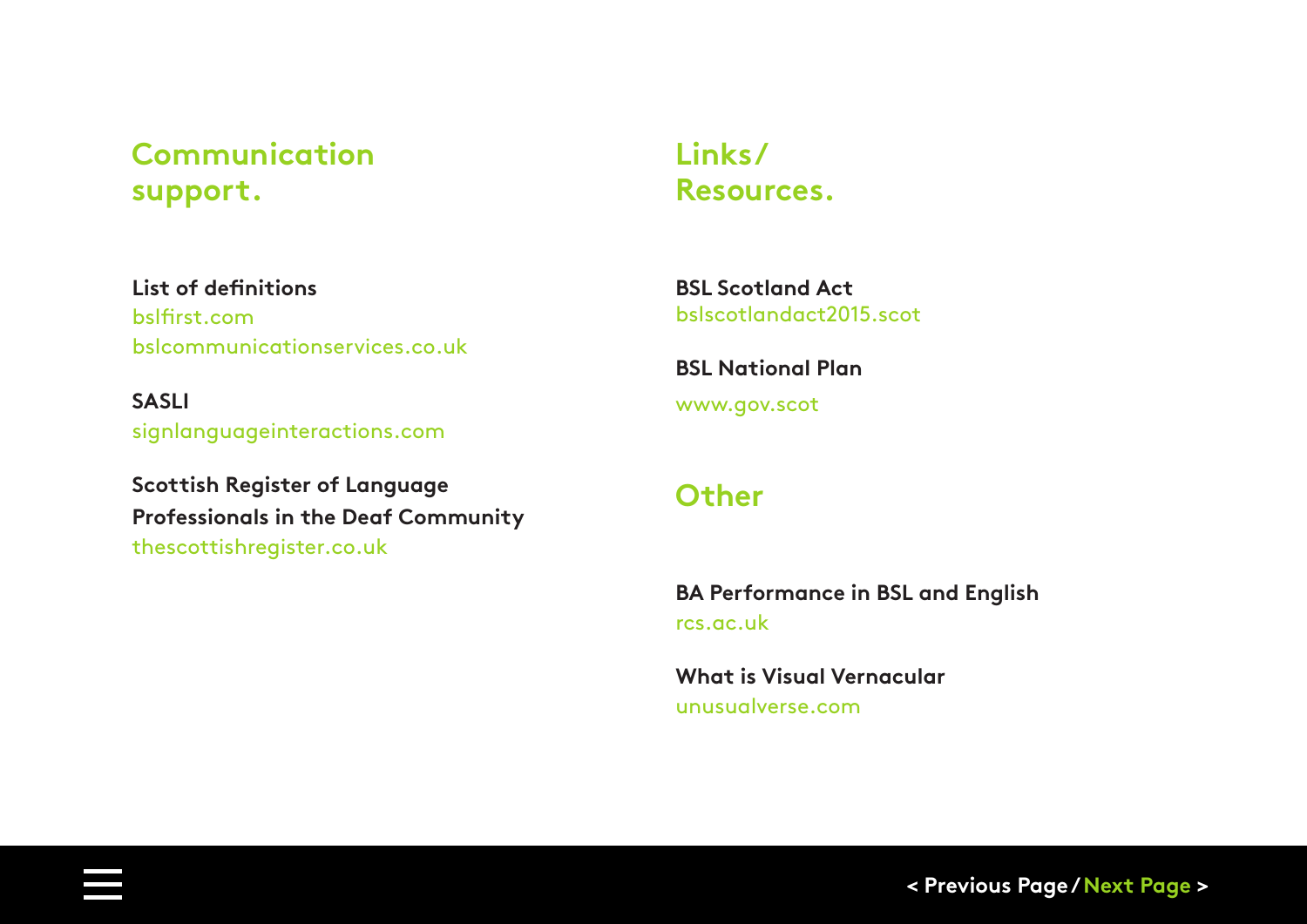<span id="page-39-0"></span>**Ideas for marketing.**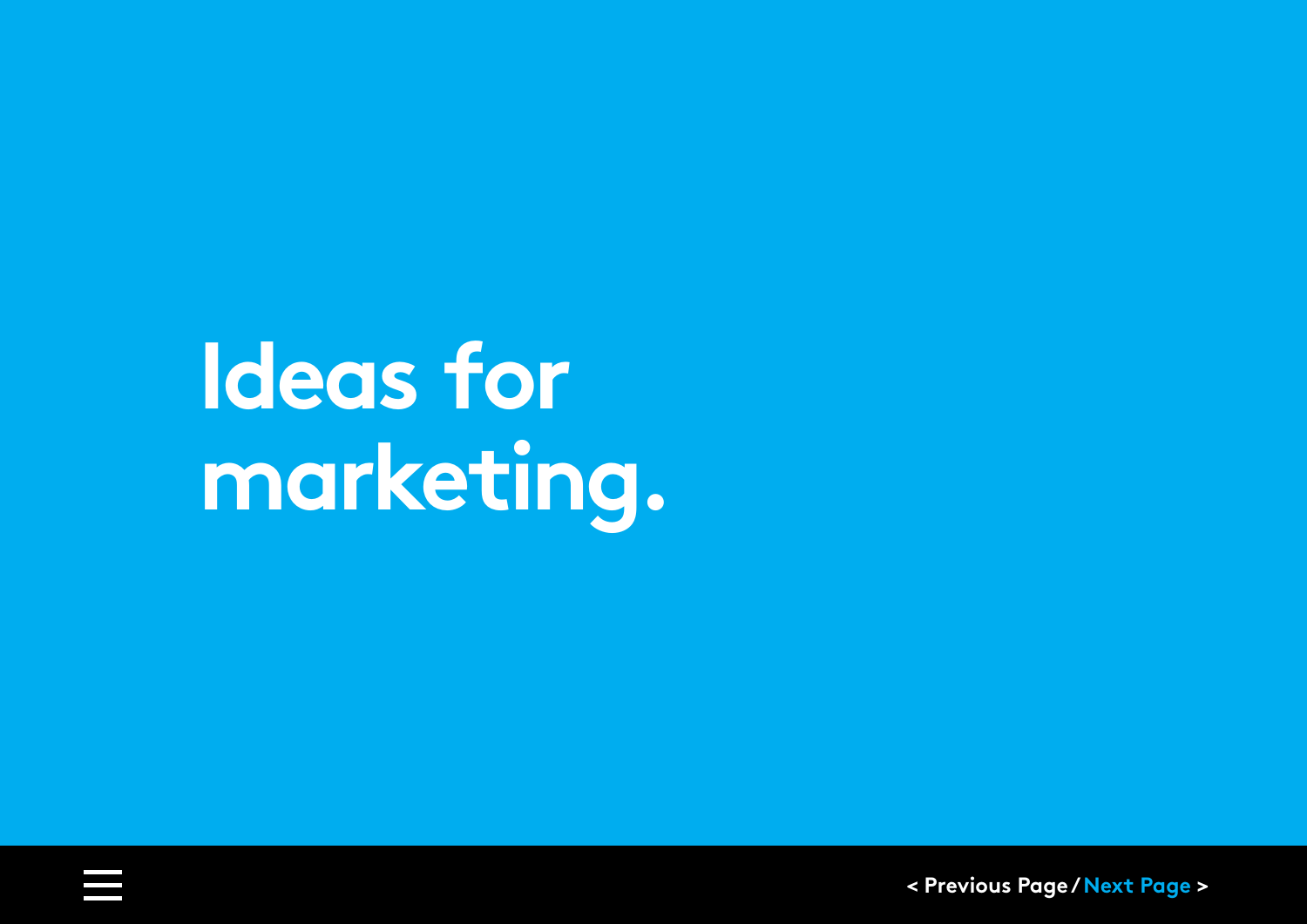**Sometimes producing work is the easy part, the real challenge can be reaching out and finding an audience.** 

**At the outset you should explore if there is an audience for what you want to produce and also plan to make it as visually compelling as possible.**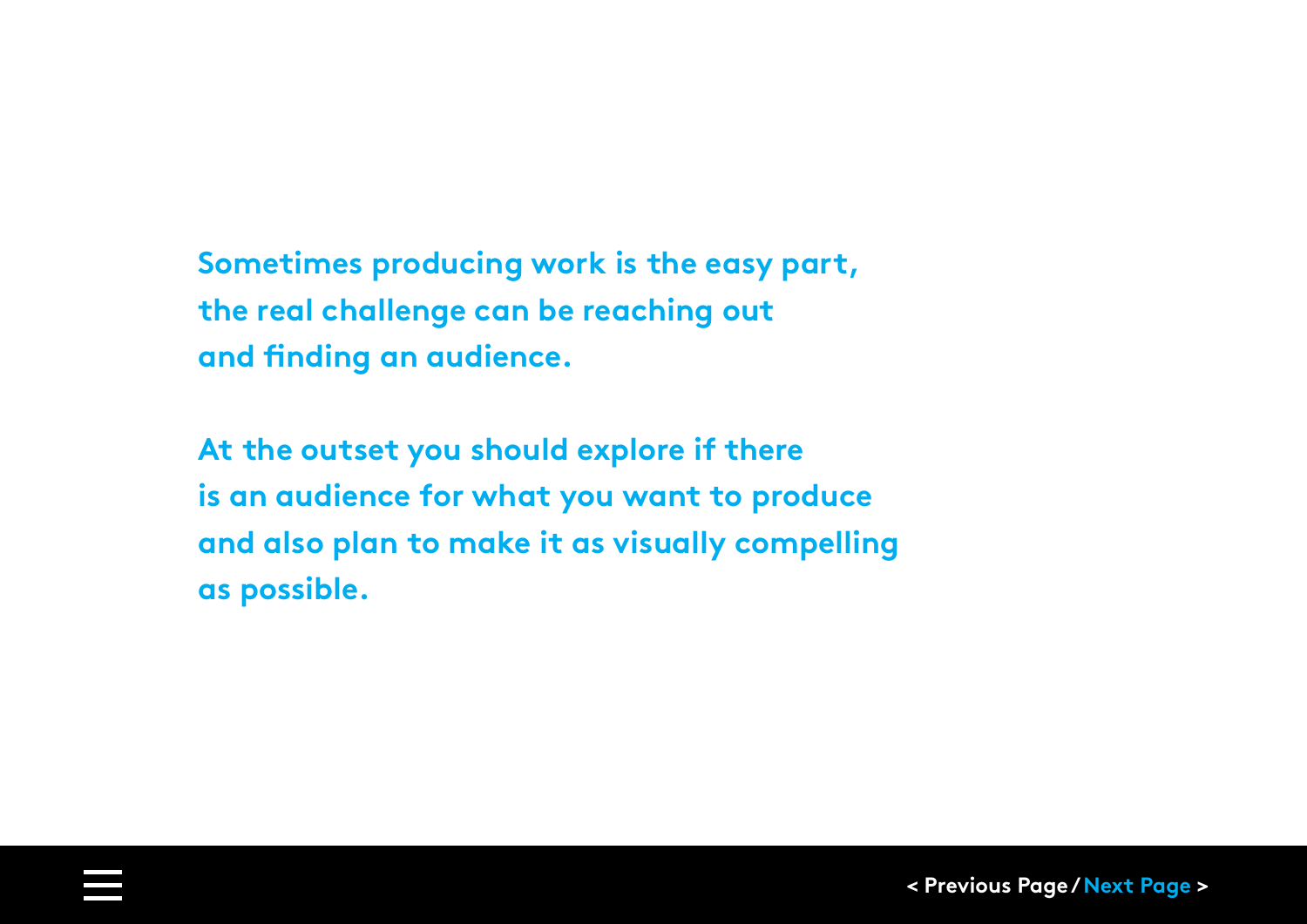<span id="page-41-0"></span>**There are then a few obvious things you can do:**

- **- Create a BSL information/marketing video with all the key information and links.**
- **- Make sure any images/posters designed are visual and make it explicit about what BSL access is included. You should also include who is involved - for example, the name of the interpreter or BSL presenter.**
- **- Use your 'BSL team' to help promote your work and advise on good places to advertise.**

### **Reach out to other organisations including:**

- **Solar Bear**
- **Birds of Paradise**
- **- Deaf Scotland**
- **British Deaf Association**
- **- Deaf Action**
- **Deaf Clubs**
- **- Deafinitely Theatre**
- **Graeae**
- **National Deaf Children's Society**

**Engage early, make something people want to see and tell them about it.**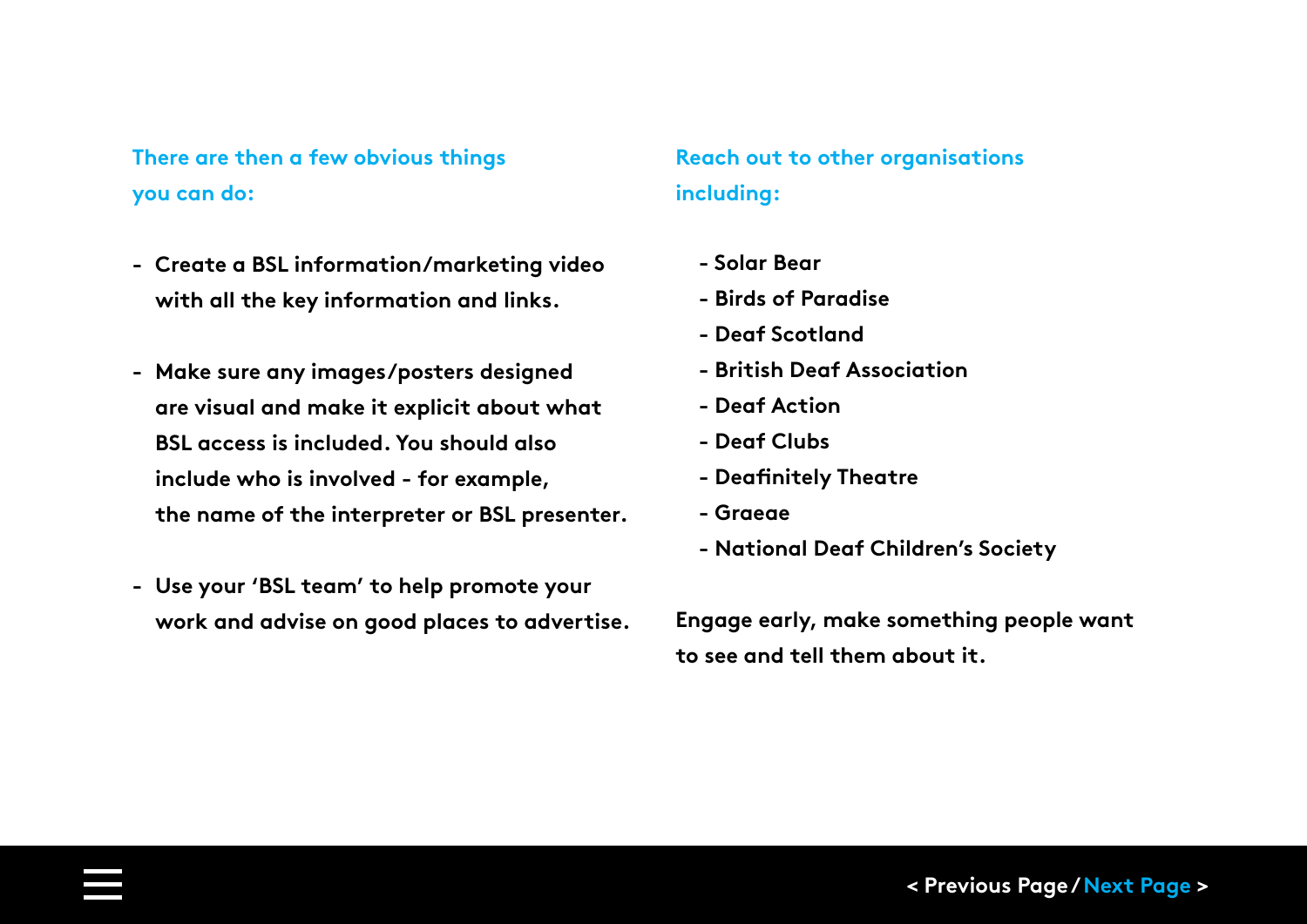**This document has focused on British Sign Language, however it is important to acknowledge that rather than being a single homogenous group, deaf communities are rich and diverse.** 

**Within these communities, individual communication and language preferences differ widely - including BSL, SSE, lip reading and spoken English.**